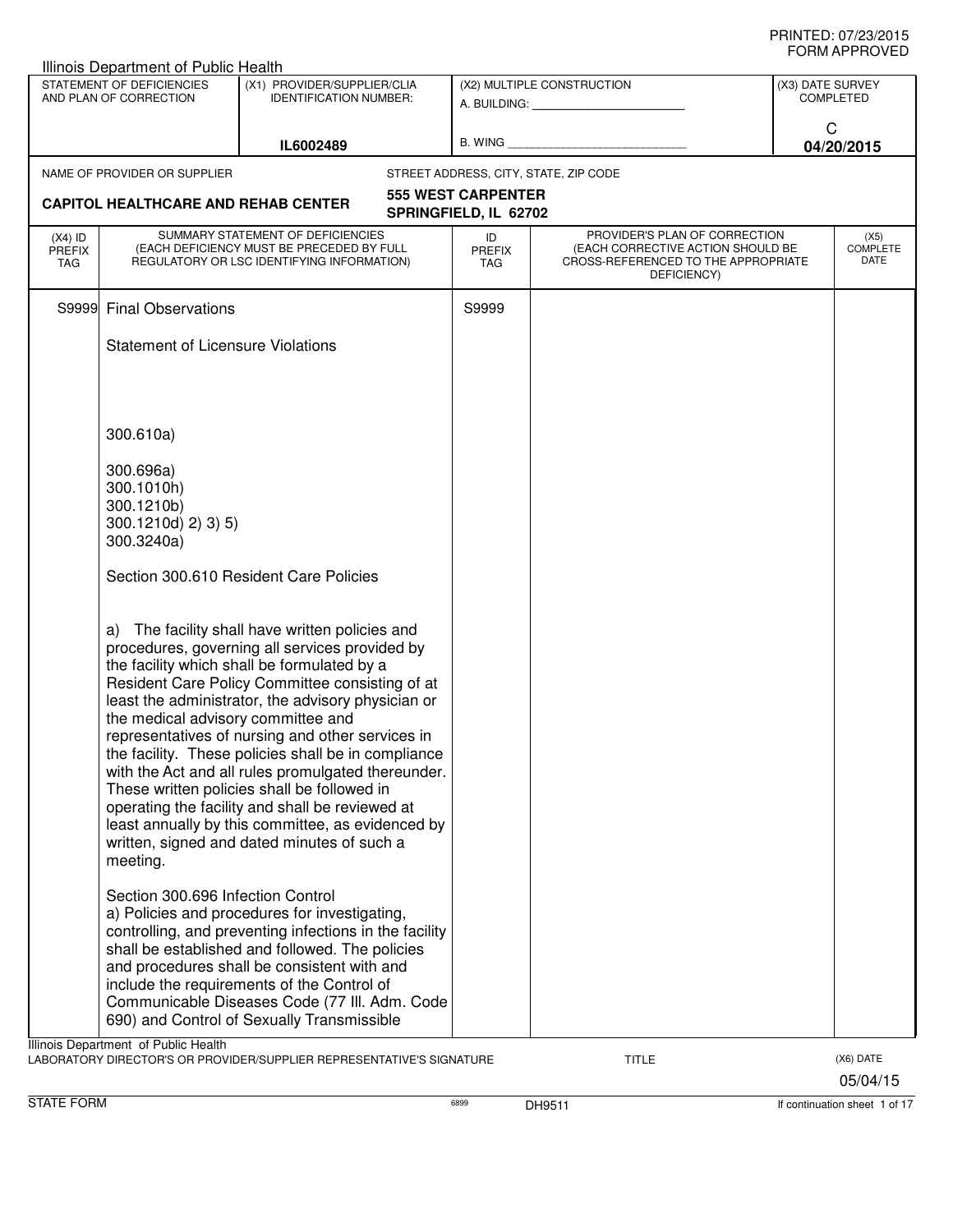|                            | Illinois Department of Public Health                                                                                        |                                                                                                                                                                                                                                                                                                                                                                                                                                                                                                                                                                                                                                                                                                                                                                                                                                                                                                              |                                                    |                                                                                                                          |                  |                                 |
|----------------------------|-----------------------------------------------------------------------------------------------------------------------------|--------------------------------------------------------------------------------------------------------------------------------------------------------------------------------------------------------------------------------------------------------------------------------------------------------------------------------------------------------------------------------------------------------------------------------------------------------------------------------------------------------------------------------------------------------------------------------------------------------------------------------------------------------------------------------------------------------------------------------------------------------------------------------------------------------------------------------------------------------------------------------------------------------------|----------------------------------------------------|--------------------------------------------------------------------------------------------------------------------------|------------------|---------------------------------|
|                            | STATEMENT OF DEFICIENCIES<br>AND PLAN OF CORRECTION                                                                         | (X1) PROVIDER/SUPPLIER/CLIA<br><b>IDENTIFICATION NUMBER:</b>                                                                                                                                                                                                                                                                                                                                                                                                                                                                                                                                                                                                                                                                                                                                                                                                                                                 |                                                    | (X2) MULTIPLE CONSTRUCTION<br>A. BUILDING: A. BUILDING:                                                                  | (X3) DATE SURVEY | <b>COMPLETED</b>                |
|                            |                                                                                                                             |                                                                                                                                                                                                                                                                                                                                                                                                                                                                                                                                                                                                                                                                                                                                                                                                                                                                                                              |                                                    |                                                                                                                          | C                |                                 |
|                            |                                                                                                                             | IL6002489                                                                                                                                                                                                                                                                                                                                                                                                                                                                                                                                                                                                                                                                                                                                                                                                                                                                                                    | B. WING                                            |                                                                                                                          |                  | 04/20/2015                      |
|                            | NAME OF PROVIDER OR SUPPLIER                                                                                                |                                                                                                                                                                                                                                                                                                                                                                                                                                                                                                                                                                                                                                                                                                                                                                                                                                                                                                              |                                                    | STREET ADDRESS, CITY, STATE, ZIP CODE                                                                                    |                  |                                 |
|                            | <b>CAPITOL HEALTHCARE AND REHAB CENTER</b>                                                                                  |                                                                                                                                                                                                                                                                                                                                                                                                                                                                                                                                                                                                                                                                                                                                                                                                                                                                                                              | <b>555 WEST CARPENTER</b><br>SPRINGFIELD, IL 62702 |                                                                                                                          |                  |                                 |
| $(X4)$ ID<br>PREFIX<br>TAG |                                                                                                                             | SUMMARY STATEMENT OF DEFICIENCIES<br>(EACH DEFICIENCY MUST BE PRECEDED BY FULL<br>REGULATORY OR LSC IDENTIFYING INFORMATION)                                                                                                                                                                                                                                                                                                                                                                                                                                                                                                                                                                                                                                                                                                                                                                                 | ID<br><b>PREFIX</b><br><b>TAG</b>                  | PROVIDER'S PLAN OF CORRECTION<br>(EACH CORRECTIVE ACTION SHOULD BE<br>CROSS-REFERENCED TO THE APPROPRIATE<br>DEFICIENCY) |                  | (X5)<br><b>COMPLETE</b><br>DATE |
| S9999                      | Continued From page 1                                                                                                       |                                                                                                                                                                                                                                                                                                                                                                                                                                                                                                                                                                                                                                                                                                                                                                                                                                                                                                              | S9999                                              |                                                                                                                          |                  |                                 |
|                            | and procedures are followed.                                                                                                | Diseases Code (77 III. Adm. Code 693). Activities<br>shall be monitored to ensure that these policies                                                                                                                                                                                                                                                                                                                                                                                                                                                                                                                                                                                                                                                                                                                                                                                                        |                                                    |                                                                                                                          |                  |                                 |
|                            | notification.                                                                                                               | Section 300.1010 Medical Care Policies<br>h) The facility shall notify the resident's physician<br>of any accident, injury, or significant change in a<br>resident's condition that threatens the health,<br>safety or welfare of a resident, including, but not<br>limited to, the presence of incipient or manifest<br>decubitus ulcers or a weight loss or gain of five<br>percent or more within a period of 30 days. The<br>facility shall obtain and record the physician's plan<br>of care for the care or treatment of such accident,<br>injury or change in condition at the time of                                                                                                                                                                                                                                                                                                                |                                                    |                                                                                                                          |                  |                                 |
|                            | Nursing and Personal Care<br>care needs of the resident.<br>and shall be practiced on a 24-hour,<br>seven-day-a-week basis: | Section 300.1210 General Requirements for<br>b) The facility shall provide the necessary care<br>and services to attain or maintain the highest<br>practicable physical, mental, and psychological<br>well-being of the resident, in accordance with<br>each resident's comprehensive resident care<br>plan. Adequate and properly supervised nursing<br>care and personal care shall be provided to each<br>resident to meet the total nursing and personal<br>d) Pursuant to subsection (a), general nursing<br>care shall include, at a minimum, the following<br>2) All treatments and procedures shall be<br>administered as ordered by the physician.<br>3) Objective observations of changes in a<br>resident's condition, including mental and<br>emotional changes, as a means for analyzing and<br>determining care required and the need for<br>further medical evaluation and treatment shall be |                                                    |                                                                                                                          |                  |                                 |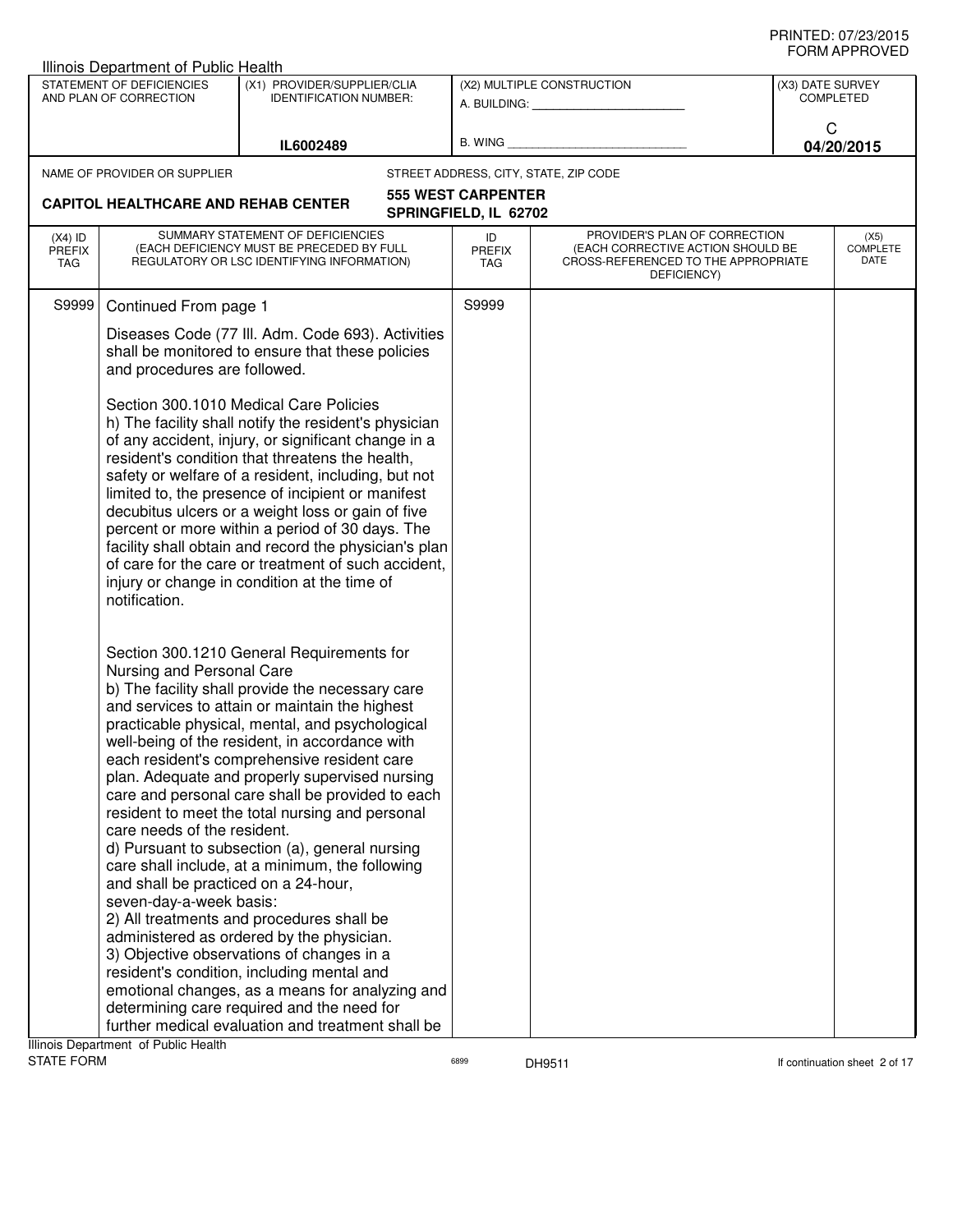| STATEMENT OF DEFICIENCIES<br>(X1) PROVIDER/SUPPLIER/CLIA<br>(X2) MULTIPLE CONSTRUCTION<br>AND PLAN OF CORRECTION<br><b>IDENTIFICATION NUMBER:</b><br>A. BUILDING: A. BUILDING:                                                                                                                                                                                                                                                                                                                                                                                                                                                                                                                                                                                                                                                                                                                                                                                                                                                                                                                                                                                                                                                                                                                                                                                                                                                                                                                                                                                                                           | (X3) DATE SURVEY<br>COMPLETED<br>C                                                                                                                          |
|----------------------------------------------------------------------------------------------------------------------------------------------------------------------------------------------------------------------------------------------------------------------------------------------------------------------------------------------------------------------------------------------------------------------------------------------------------------------------------------------------------------------------------------------------------------------------------------------------------------------------------------------------------------------------------------------------------------------------------------------------------------------------------------------------------------------------------------------------------------------------------------------------------------------------------------------------------------------------------------------------------------------------------------------------------------------------------------------------------------------------------------------------------------------------------------------------------------------------------------------------------------------------------------------------------------------------------------------------------------------------------------------------------------------------------------------------------------------------------------------------------------------------------------------------------------------------------------------------------|-------------------------------------------------------------------------------------------------------------------------------------------------------------|
|                                                                                                                                                                                                                                                                                                                                                                                                                                                                                                                                                                                                                                                                                                                                                                                                                                                                                                                                                                                                                                                                                                                                                                                                                                                                                                                                                                                                                                                                                                                                                                                                          |                                                                                                                                                             |
| B. WING<br>IL6002489                                                                                                                                                                                                                                                                                                                                                                                                                                                                                                                                                                                                                                                                                                                                                                                                                                                                                                                                                                                                                                                                                                                                                                                                                                                                                                                                                                                                                                                                                                                                                                                     | 04/20/2015                                                                                                                                                  |
| STREET ADDRESS, CITY, STATE, ZIP CODE<br>NAME OF PROVIDER OR SUPPLIER                                                                                                                                                                                                                                                                                                                                                                                                                                                                                                                                                                                                                                                                                                                                                                                                                                                                                                                                                                                                                                                                                                                                                                                                                                                                                                                                                                                                                                                                                                                                    |                                                                                                                                                             |
| <b>555 WEST CARPENTER</b><br><b>CAPITOL HEALTHCARE AND REHAB CENTER</b><br>SPRINGFIELD, IL 62702                                                                                                                                                                                                                                                                                                                                                                                                                                                                                                                                                                                                                                                                                                                                                                                                                                                                                                                                                                                                                                                                                                                                                                                                                                                                                                                                                                                                                                                                                                         |                                                                                                                                                             |
| SUMMARY STATEMENT OF DEFICIENCIES<br>$(X4)$ ID<br>ID<br>(EACH DEFICIENCY MUST BE PRECEDED BY FULL<br><b>PREFIX</b><br><b>PREFIX</b><br>REGULATORY OR LSC IDENTIFYING INFORMATION)<br>TAG<br>TAG                                                                                                                                                                                                                                                                                                                                                                                                                                                                                                                                                                                                                                                                                                                                                                                                                                                                                                                                                                                                                                                                                                                                                                                                                                                                                                                                                                                                          | PROVIDER'S PLAN OF CORRECTION<br>(X5)<br><b>COMPLETE</b><br>(EACH CORRECTIVE ACTION SHOULD BE<br>DATE<br>CROSS-REFERENCED TO THE APPROPRIATE<br>DEFICIENCY) |
| S9999<br>Continued From page 2<br>S9999                                                                                                                                                                                                                                                                                                                                                                                                                                                                                                                                                                                                                                                                                                                                                                                                                                                                                                                                                                                                                                                                                                                                                                                                                                                                                                                                                                                                                                                                                                                                                                  |                                                                                                                                                             |
| made by nursing staff and recorded in the<br>resident's medical record.<br>5) A regular program to prevent and treat<br>pressure sores, heat rashes or other skin<br>breakdown shall be practiced on a 24-hour,<br>seven-day-a-week basis so that a resident who<br>enters the facility without pressure sores does not<br>develop pressure sores unless the individual's<br>clinical condition demonstrates that the pressure<br>sores were unavoidable. A resident having<br>pressure sores shall receive treatment and<br>services to promote healing, prevent infection,<br>and prevent new pressure sores from developing.<br>Section 300.3240 Abuse and Neglect<br>a) An owner, licensee, administrator, employee or<br>agent of a facility shall not abuse or neglect a<br>resident. (Section 2-107 of the Act)<br>These requirments were not met as evidenced<br>by:<br>Based on interview and record review, the Facility<br>failed to 1) provide on-going monitoring,<br>assessment and timely treatment of wounds for 3<br>residents (R11, R25, R22) who were reviewed for<br>possible Streptococcus A infections in their<br>wounds. 2) ensure residents with Pressure<br>Ulcers receive timely necessary monitoring and<br>treatment to prevent infections for 2 residents<br>(R2, R11,) reviewed for infected Pressures<br>Ulcers.<br>Findings include:<br>1. R2's Face Sheet, dated 2/4/15, documents that<br>R2's diagnoses includes Osteomyelitis of the<br>Pelvis, Stage 4 pressure ulcer to the left ischium,<br>Diabetes and Cerebral Palsy.<br>Illinois Department of Public Health |                                                                                                                                                             |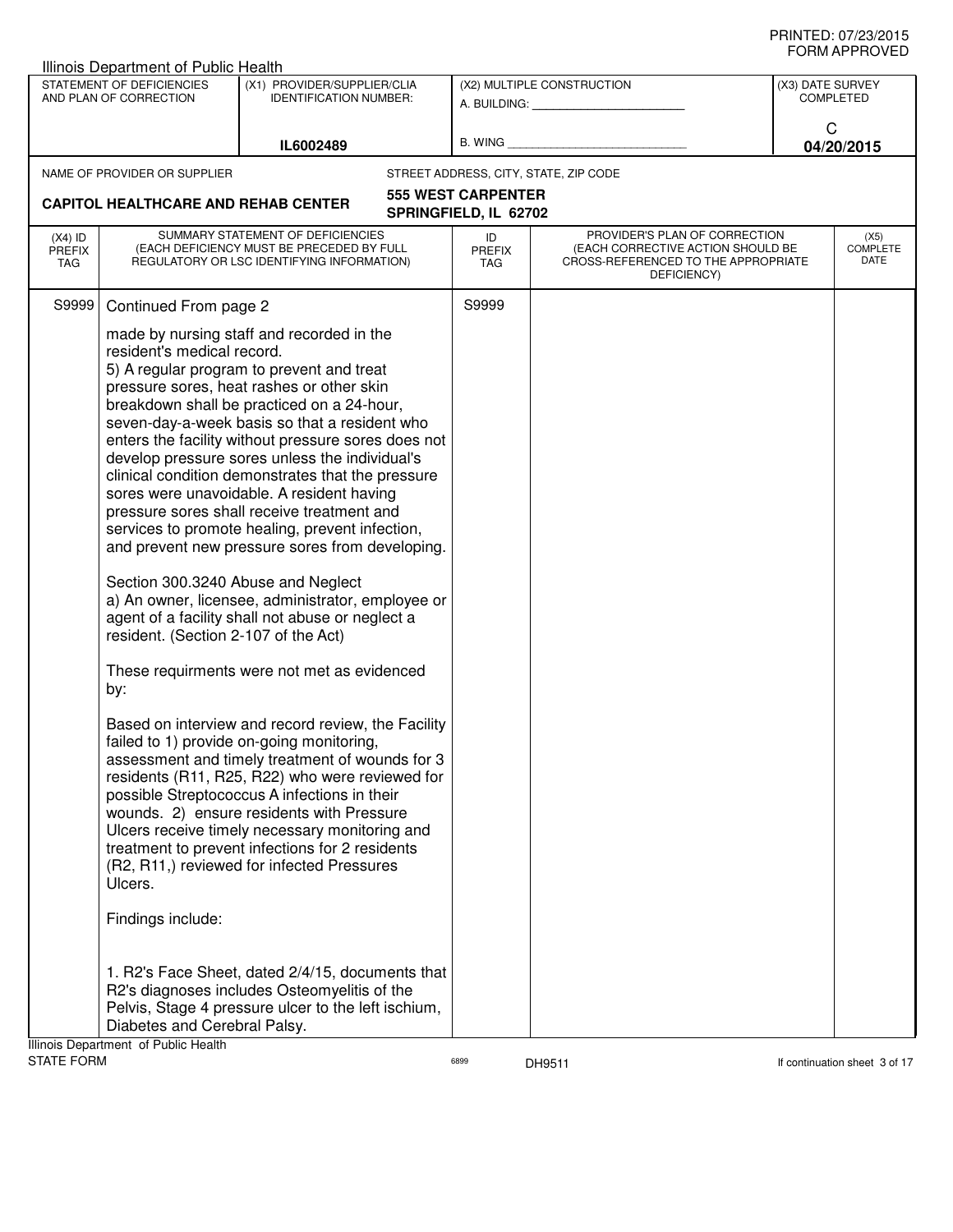|                                   | Illinois Department of Public Health                |                                                                                                                                                                                                                                                                                                                                                                             |                                                    |                                                                                                                          |                  |                                 |
|-----------------------------------|-----------------------------------------------------|-----------------------------------------------------------------------------------------------------------------------------------------------------------------------------------------------------------------------------------------------------------------------------------------------------------------------------------------------------------------------------|----------------------------------------------------|--------------------------------------------------------------------------------------------------------------------------|------------------|---------------------------------|
|                                   | STATEMENT OF DEFICIENCIES<br>AND PLAN OF CORRECTION | (X1) PROVIDER/SUPPLIER/CLIA<br><b>IDENTIFICATION NUMBER:</b>                                                                                                                                                                                                                                                                                                                |                                                    | (X2) MULTIPLE CONSTRUCTION<br>A. BUILDING: A. BUILDING:                                                                  | (X3) DATE SURVEY | <b>COMPLETED</b>                |
|                                   |                                                     |                                                                                                                                                                                                                                                                                                                                                                             |                                                    |                                                                                                                          | C                |                                 |
|                                   |                                                     | IL6002489                                                                                                                                                                                                                                                                                                                                                                   | B. WING                                            |                                                                                                                          |                  | 04/20/2015                      |
|                                   | NAME OF PROVIDER OR SUPPLIER                        |                                                                                                                                                                                                                                                                                                                                                                             |                                                    | STREET ADDRESS, CITY, STATE, ZIP CODE                                                                                    |                  |                                 |
|                                   | <b>CAPITOL HEALTHCARE AND REHAB CENTER</b>          |                                                                                                                                                                                                                                                                                                                                                                             | <b>555 WEST CARPENTER</b><br>SPRINGFIELD, IL 62702 |                                                                                                                          |                  |                                 |
| $(X4)$ ID<br><b>PREFIX</b><br>TAG |                                                     | SUMMARY STATEMENT OF DEFICIENCIES<br>(EACH DEFICIENCY MUST BE PRECEDED BY FULL<br>REGULATORY OR LSC IDENTIFYING INFORMATION)                                                                                                                                                                                                                                                | ID<br><b>PREFIX</b><br><b>TAG</b>                  | PROVIDER'S PLAN OF CORRECTION<br>(EACH CORRECTIVE ACTION SHOULD BE<br>CROSS-REFERENCED TO THE APPROPRIATE<br>DEFICIENCY) |                  | (X5)<br><b>COMPLETE</b><br>DATE |
| S9999                             | Continued From page 3                               |                                                                                                                                                                                                                                                                                                                                                                             | S9999                                              |                                                                                                                          |                  |                                 |
|                                   | when supplies available."                           | R2's Physician Order Sheet (POS), dated<br>3/16/15, documents a new order signed by Z3,<br>Infectious Disease Physician, stating "May obtain<br>throat culture, wound culture, to rule out strep A,                                                                                                                                                                         |                                                    |                                                                                                                          |                  |                                 |
|                                   | cm X 5.5 cm, surface area: 60.00 cm,                | On 3/20/15, Z1, Wound Care Specialist,<br>documented on R2's Wound Care Specialist<br>Evaluation form "left Ischium stage 4 pressure<br>wound: Wound size: 7.5 centimeter (cm) X 8.0<br>undermining: 6 cm at 11 o'clock, Exudate: Heavy<br>Serous. Right Ischium pressure wound,<br>unstageable. Wound size: 2.8 X 2.0. Surface<br>area: 5.60 cm. Exudate: Moderate Serous. |                                                    |                                                                                                                          |                  |                                 |
|                                   | ischium was obtained at this time.                  | A Laboratory Analysis documents that on 3/22/15<br>at 1:00 PM, a throat culture and culture to R2's<br>left shin was obtained. There is no record that a<br>culture of R2's Stage 4 Pressure Ulcer on the left                                                                                                                                                              |                                                    |                                                                                                                          |                  |                                 |
|                                   | P (pulse) 74, Respirations (R) 20."                 | On 3/29/15 at 2:30 PM, E25, Licensed Practical<br>Nurse (LPN), documented in R2's nurses notes<br>"staff into room checking on resident, felt warm to<br>touch, T&P (turn and reposition) at this time.<br>Temperature (Tw) 101.4. Writer gave resident<br>Tylenol at this time. B/P (blood pressure) 130/70                                                                |                                                    |                                                                                                                          |                  |                                 |
|                                   | done.                                               | On 3/29/15 at 2:35 PM, orders received from Z5,<br>R2's Physician, to obtain urinalysis and culture<br>and sensitivity for possible urinary tract infection,<br>Stat CBC (statim, complete blood count), chest<br>x-ray due to increased temperature and<br>congestion. Isolation until influenza swab can be                                                               |                                                    |                                                                                                                          |                  |                                 |
|                                   | Illinois Department of Public Health                | R2's Laboratory Analysis, dated 3/29/15 at 5:00<br>PM, documents the results of R2's CBC: "White                                                                                                                                                                                                                                                                            |                                                    |                                                                                                                          |                  |                                 |
| STATE FORM                        |                                                     |                                                                                                                                                                                                                                                                                                                                                                             | 6899                                               | DH9511                                                                                                                   |                  | If continuation sheet 4 of 17   |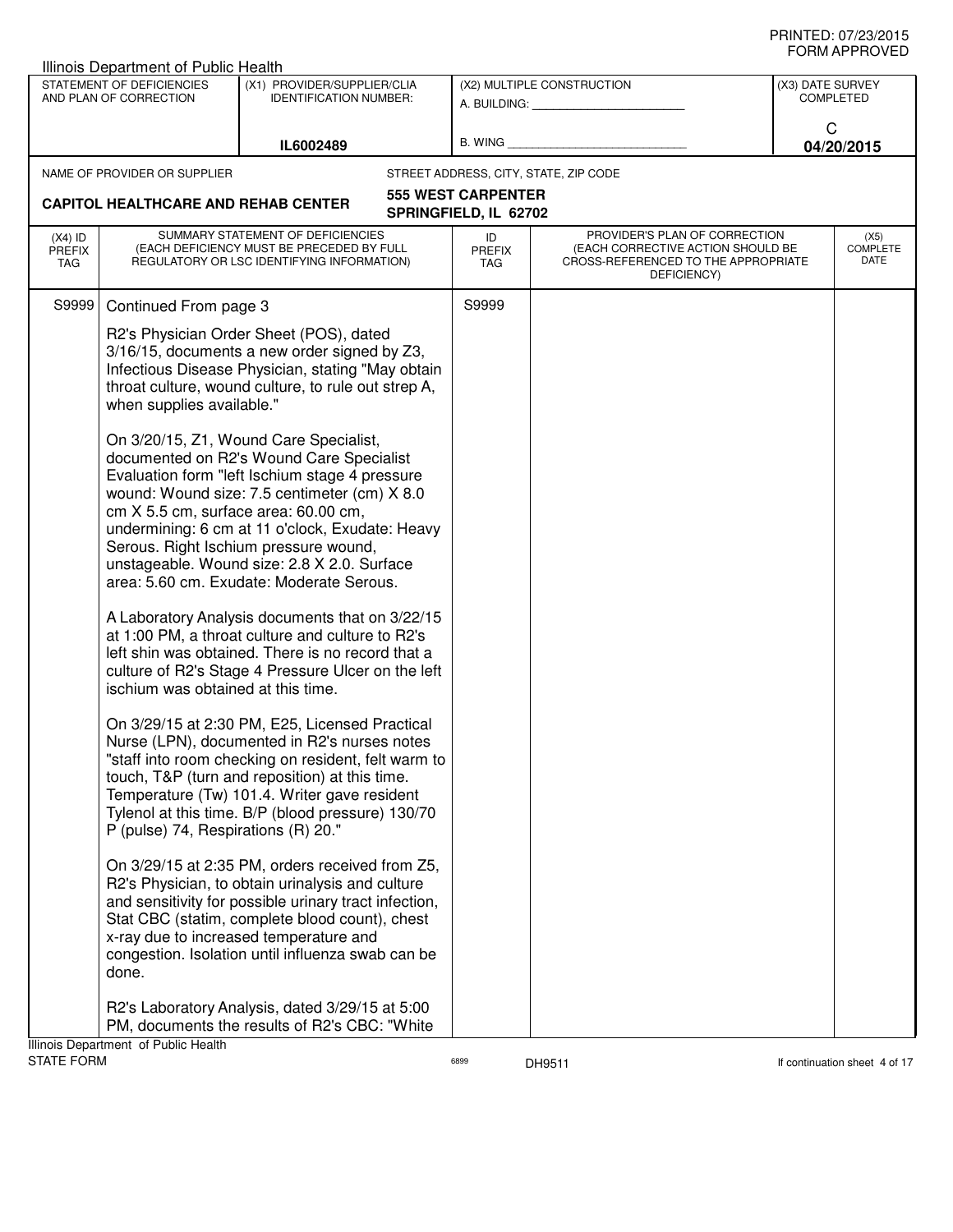|                                   | <b>Illinois Department of Public Health</b>         |                                                                                                                                                                                                                                                                                                                                                                                                                                                                                                                                                                                                                                                                                                                                                                                                                                                                                                                                                                                   |                                                    |                                                                                                                          |                  |                                 |
|-----------------------------------|-----------------------------------------------------|-----------------------------------------------------------------------------------------------------------------------------------------------------------------------------------------------------------------------------------------------------------------------------------------------------------------------------------------------------------------------------------------------------------------------------------------------------------------------------------------------------------------------------------------------------------------------------------------------------------------------------------------------------------------------------------------------------------------------------------------------------------------------------------------------------------------------------------------------------------------------------------------------------------------------------------------------------------------------------------|----------------------------------------------------|--------------------------------------------------------------------------------------------------------------------------|------------------|---------------------------------|
|                                   | STATEMENT OF DEFICIENCIES<br>AND PLAN OF CORRECTION | (X1) PROVIDER/SUPPLIER/CLIA<br><b>IDENTIFICATION NUMBER:</b>                                                                                                                                                                                                                                                                                                                                                                                                                                                                                                                                                                                                                                                                                                                                                                                                                                                                                                                      |                                                    | (X2) MULTIPLE CONSTRUCTION<br>A. BUILDING: A. BUILDING:                                                                  | (X3) DATE SURVEY | <b>COMPLETED</b>                |
|                                   |                                                     | IL6002489                                                                                                                                                                                                                                                                                                                                                                                                                                                                                                                                                                                                                                                                                                                                                                                                                                                                                                                                                                         | B. WING                                            |                                                                                                                          |                  | C<br>04/20/2015                 |
|                                   | NAME OF PROVIDER OR SUPPLIER                        |                                                                                                                                                                                                                                                                                                                                                                                                                                                                                                                                                                                                                                                                                                                                                                                                                                                                                                                                                                                   |                                                    | STREET ADDRESS, CITY, STATE, ZIP CODE                                                                                    |                  |                                 |
|                                   | <b>CAPITOL HEALTHCARE AND REHAB CENTER</b>          |                                                                                                                                                                                                                                                                                                                                                                                                                                                                                                                                                                                                                                                                                                                                                                                                                                                                                                                                                                                   | <b>555 WEST CARPENTER</b><br>SPRINGFIELD, IL 62702 |                                                                                                                          |                  |                                 |
| $(X4)$ ID<br><b>PREFIX</b><br>TAG |                                                     | SUMMARY STATEMENT OF DEFICIENCIES<br>(EACH DEFICIENCY MUST BE PRECEDED BY FULL<br>REGULATORY OR LSC IDENTIFYING INFORMATION)                                                                                                                                                                                                                                                                                                                                                                                                                                                                                                                                                                                                                                                                                                                                                                                                                                                      | ID<br><b>PREFIX</b><br>TAG                         | PROVIDER'S PLAN OF CORRECTION<br>(EACH CORRECTIVE ACTION SHOULD BE<br>CROSS-REFERENCED TO THE APPROPRIATE<br>DEFICIENCY) |                  | (X5)<br><b>COMPLETE</b><br>DATE |
| S9999                             | Continued From page 4                               |                                                                                                                                                                                                                                                                                                                                                                                                                                                                                                                                                                                                                                                                                                                                                                                                                                                                                                                                                                                   | S9999                                              |                                                                                                                          |                  |                                 |
|                                   |                                                     | Blood Cells 47.3 (normal 3.4-9.4)." R2's nurses<br>notes document that R2 was sent and admitted to<br>local hospital in Intensive Care Unit with<br>diagnosis of severe sepsis on 3/29/15.<br>On 4/3/15 at 4:00 PM, Z9, Hospital Physician,                                                                                                                                                                                                                                                                                                                                                                                                                                                                                                                                                                                                                                                                                                                                       |                                                    |                                                                                                                          |                  |                                 |
|                                   |                                                     | documents "Hospital Progress Notes - Severe<br>sepsis with Group A Strep (GAS) bacteremia,<br>multiple bacteria in Sacral Decubitus Ulcer."                                                                                                                                                                                                                                                                                                                                                                                                                                                                                                                                                                                                                                                                                                                                                                                                                                       |                                                    |                                                                                                                          |                  |                                 |
|                                   | Medical Doctor: "History of Present                 | R2's hospital records include documentation on<br>4/3/15 at 10:48 PM, by Z6, Infectious Disease<br>Illness/Reason for Consultation: Group A Strep<br>Sepsis. Under Assessment/Plan: Group A Strep<br>Sepsis; characterized by shock liver, acute renal<br>failure, marked leukocytosis, elevated creatinine<br>phosphokinase (CPK), hypotension requiring<br>pressors. Multiple decubiti / soft tissue wounds.<br>Breakdown of left fasciocutaneous rotation flap to<br>Stage 4 pressure sore over the left ischium. Right<br>middle lobe infiltrate (though without dramatic<br>additional oxygen requirements or pulmonary<br>symptoms). Cerebral palsey. Multinodular<br>goiter-status post hemithyroidectomy. Diabetes<br>mellitus. Under Discussion: includes Group A<br>Strep is an unusual pulmonary or urinary<br>pathogen but is quite typical for the soft tissue."<br>On 4/6/15, the algorithm which the CDC gave the<br>facility to follow was reviewed and documents |                                                    |                                                                                                                          |                  |                                 |
|                                   |                                                     | "IDPH Investigation of One Culture-Confirmed<br>Invasive GAS Infection, 1. Identification of<br>additional cases: Maintain "active surveillance" for<br>additional invasive or noninvasive cases for 4<br>months from onset of most recent case."<br>On 4/6/15 at 11:00 AM, E4 Licensed Practical<br>Nurse (LPN), stated "I have cultured all of the<br>residents throats in the facility and have cultured                                                                                                                                                                                                                                                                                                                                                                                                                                                                                                                                                                       |                                                    |                                                                                                                          |                  |                                 |
|                                   | Illinois Department of Public Health                |                                                                                                                                                                                                                                                                                                                                                                                                                                                                                                                                                                                                                                                                                                                                                                                                                                                                                                                                                                                   |                                                    |                                                                                                                          |                  |                                 |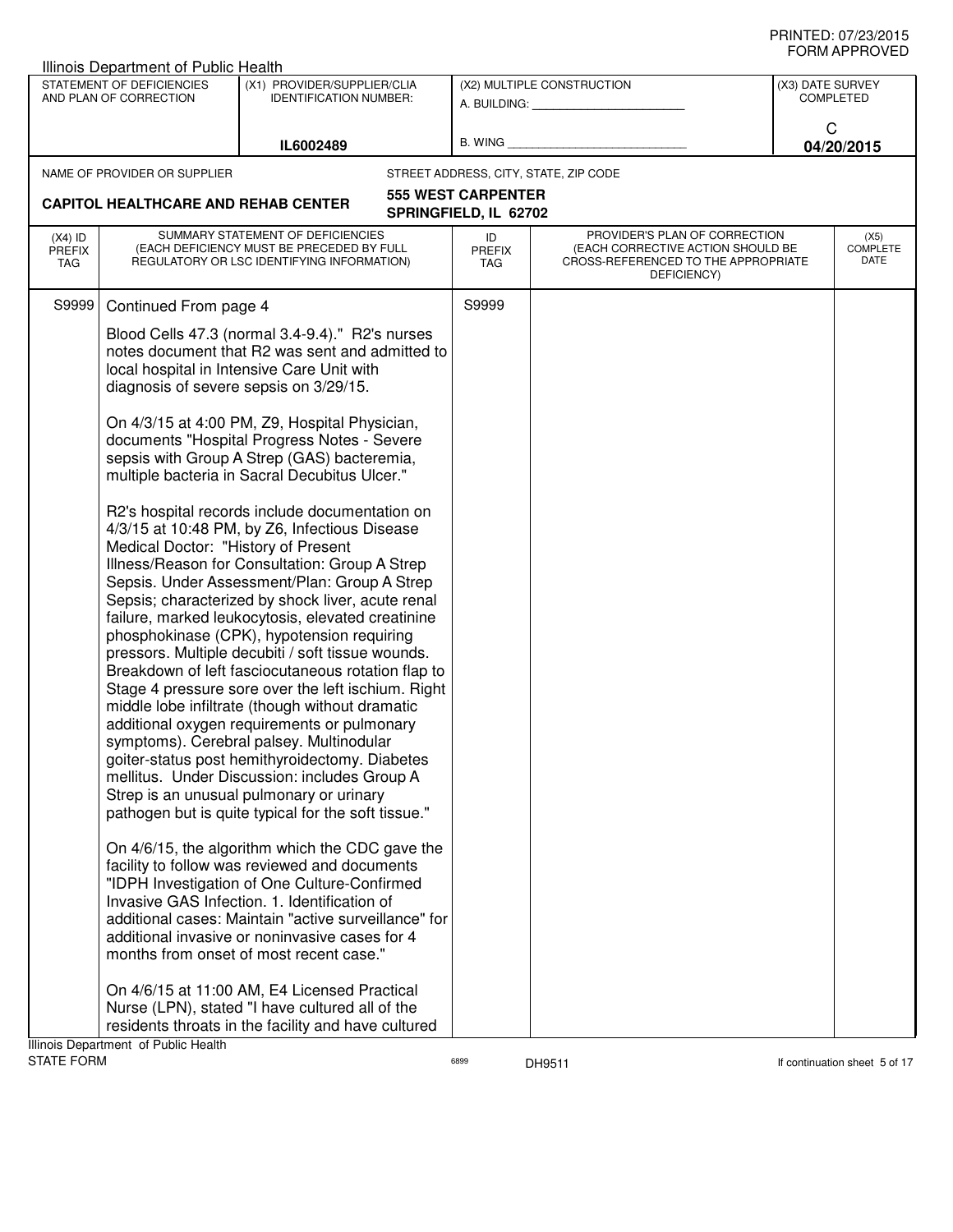|                                   | Illinois Department of Public Health                                                                       |                                                                                                                                                                                                                                                                                                                                                                                                                                                                                                                                                                                                                                                                                                                                                                                                                                                                                                                                                                                                                                                                                                                                                                                                                                                                                                                                                                                                                                                                                                                                                                                                                                                   |                                                    |                                                                                                                          |                                      |
|-----------------------------------|------------------------------------------------------------------------------------------------------------|---------------------------------------------------------------------------------------------------------------------------------------------------------------------------------------------------------------------------------------------------------------------------------------------------------------------------------------------------------------------------------------------------------------------------------------------------------------------------------------------------------------------------------------------------------------------------------------------------------------------------------------------------------------------------------------------------------------------------------------------------------------------------------------------------------------------------------------------------------------------------------------------------------------------------------------------------------------------------------------------------------------------------------------------------------------------------------------------------------------------------------------------------------------------------------------------------------------------------------------------------------------------------------------------------------------------------------------------------------------------------------------------------------------------------------------------------------------------------------------------------------------------------------------------------------------------------------------------------------------------------------------------------|----------------------------------------------------|--------------------------------------------------------------------------------------------------------------------------|--------------------------------------|
|                                   | STATEMENT OF DEFICIENCIES<br>AND PLAN OF CORRECTION                                                        | (X1) PROVIDER/SUPPLIER/CLIA<br><b>IDENTIFICATION NUMBER:</b>                                                                                                                                                                                                                                                                                                                                                                                                                                                                                                                                                                                                                                                                                                                                                                                                                                                                                                                                                                                                                                                                                                                                                                                                                                                                                                                                                                                                                                                                                                                                                                                      |                                                    | (X2) MULTIPLE CONSTRUCTION<br>A. BUILDING: A. BUILDING:                                                                  | (X3) DATE SURVEY<br><b>COMPLETED</b> |
|                                   |                                                                                                            | IL6002489                                                                                                                                                                                                                                                                                                                                                                                                                                                                                                                                                                                                                                                                                                                                                                                                                                                                                                                                                                                                                                                                                                                                                                                                                                                                                                                                                                                                                                                                                                                                                                                                                                         | B. WING                                            |                                                                                                                          | C<br>04/20/2015                      |
|                                   | NAME OF PROVIDER OR SUPPLIER                                                                               |                                                                                                                                                                                                                                                                                                                                                                                                                                                                                                                                                                                                                                                                                                                                                                                                                                                                                                                                                                                                                                                                                                                                                                                                                                                                                                                                                                                                                                                                                                                                                                                                                                                   |                                                    | STREET ADDRESS, CITY, STATE, ZIP CODE                                                                                    |                                      |
|                                   | <b>CAPITOL HEALTHCARE AND REHAB CENTER</b>                                                                 |                                                                                                                                                                                                                                                                                                                                                                                                                                                                                                                                                                                                                                                                                                                                                                                                                                                                                                                                                                                                                                                                                                                                                                                                                                                                                                                                                                                                                                                                                                                                                                                                                                                   | <b>555 WEST CARPENTER</b><br>SPRINGFIELD, IL 62702 |                                                                                                                          |                                      |
| $(X4)$ ID<br><b>PREFIX</b><br>TAG |                                                                                                            | SUMMARY STATEMENT OF DEFICIENCIES<br>(EACH DEFICIENCY MUST BE PRECEDED BY FULL<br>REGULATORY OR LSC IDENTIFYING INFORMATION)                                                                                                                                                                                                                                                                                                                                                                                                                                                                                                                                                                                                                                                                                                                                                                                                                                                                                                                                                                                                                                                                                                                                                                                                                                                                                                                                                                                                                                                                                                                      | ID<br><b>PREFIX</b><br><b>TAG</b>                  | PROVIDER'S PLAN OF CORRECTION<br>(EACH CORRECTIVE ACTION SHOULD BE<br>CROSS-REFERENCED TO THE APPROPRIATE<br>DEFICIENCY) | (X5)<br><b>COMPLETE</b><br>DATE      |
| S9999                             | Continued From page 5                                                                                      |                                                                                                                                                                                                                                                                                                                                                                                                                                                                                                                                                                                                                                                                                                                                                                                                                                                                                                                                                                                                                                                                                                                                                                                                                                                                                                                                                                                                                                                                                                                                                                                                                                                   | S9999                                              |                                                                                                                          |                                      |
|                                   | R2's Stage 4 Pressure Ulcer.<br>wounds to culture.<br>culture."<br>E4 said that the Facility was following | all of the wounds in the facility." E4 stated "I am<br>following the algorithm from the Center for<br>Disease Control (CDC)." E4 stated "R2 had<br>multiple wounds and as we had cultured his leg<br>wound, We (E4 and E5 LPN) felt the coccyx ulcer<br>didn't need to be done." E4 stated they did not<br>verify with or ask Z3 for an order not to culture<br>On 4/8/15 at 2:30 PM, Z3 Infectious Disease<br>Medical Doctor, was asked if any staff had asked<br>for a clarification of what wounds to culture if a<br>resident had more than one wound. Z3 stated "I<br>would not necessarily culture all wounds if a<br>resident had more than one wound, I would<br>definitely culture the worst wound - the worst<br>wound would have the highest chance for Strep<br>A." Z3 stated, No staff has asked me to clarify,<br>change or discontinue the order for any resident.<br>No facility staff asked for clarification on which<br>On 4/14/15 at 11:10 AM, E2 was asked who at<br>the Facility decided which wounds to culture. E2<br>Cooperate Regional Director, stated "E4 and E5<br>LPN collaborated to decide which wounds to<br>On 4/8/15, at 10:30 AM, E4, LPN/Infection<br>Control Nurse, stated that due to a Strep-A<br>outbreak in the Facility, the Center for Disease<br>Control (CDC) personnel working for the Illinois<br>Department of Public Health (IDPH) have been<br>providing ongoing consultation with the Facility.<br>recommendations for culturing of all residents<br>throats, wounds and pressure sores which was<br>given to them by the IDPH CDC personnel on<br>3/19/15. These recommendations included an |                                                    |                                                                                                                          |                                      |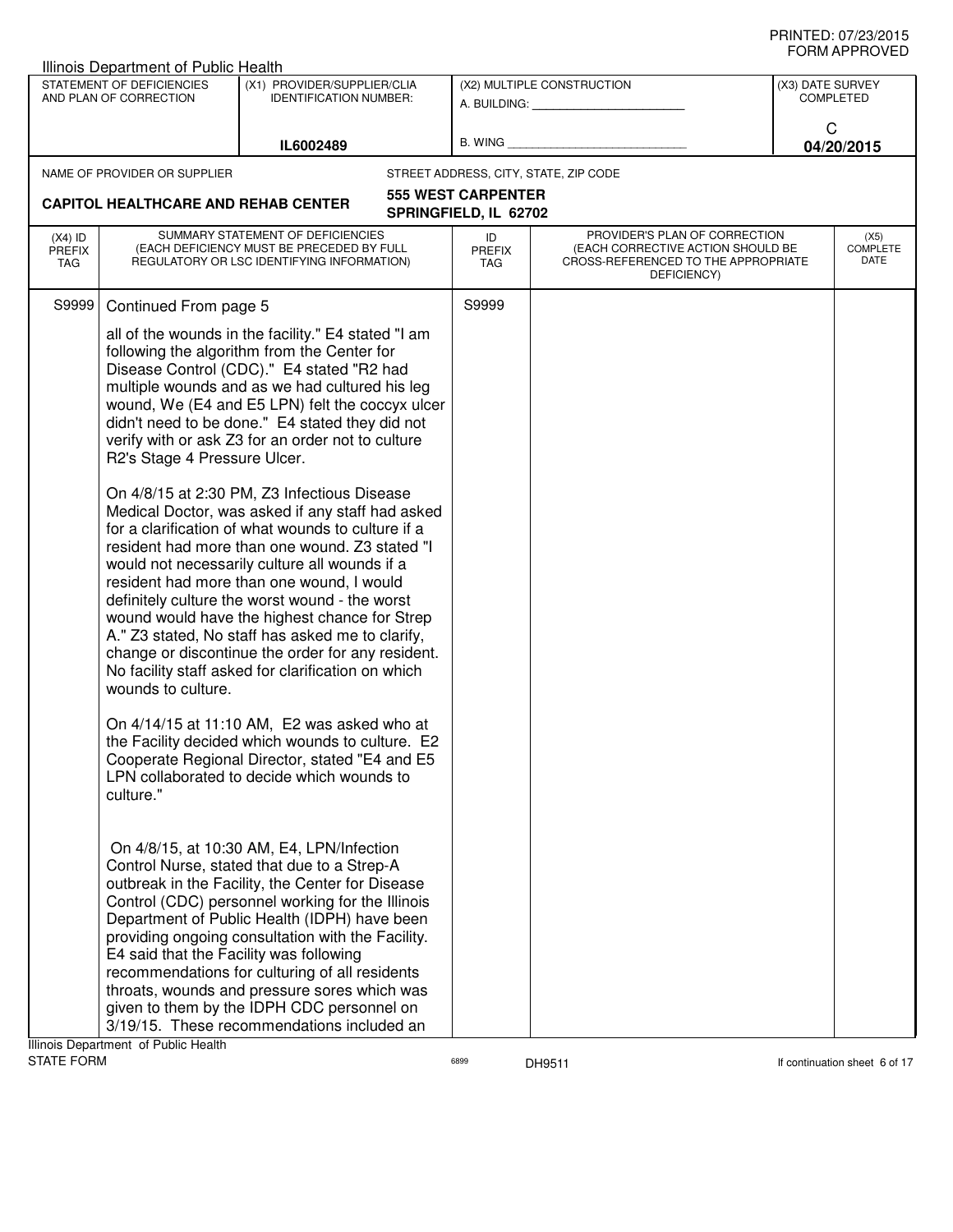|                                   | Illinois Department of Public Health                                                                                               |                                                                                                                                                                                                                                                                                                                                                                                                                                                                                                                                                                                                                                                                                                                                                                    |                                                    |                                                                                                                          |                  |                                 |
|-----------------------------------|------------------------------------------------------------------------------------------------------------------------------------|--------------------------------------------------------------------------------------------------------------------------------------------------------------------------------------------------------------------------------------------------------------------------------------------------------------------------------------------------------------------------------------------------------------------------------------------------------------------------------------------------------------------------------------------------------------------------------------------------------------------------------------------------------------------------------------------------------------------------------------------------------------------|----------------------------------------------------|--------------------------------------------------------------------------------------------------------------------------|------------------|---------------------------------|
|                                   | STATEMENT OF DEFICIENCIES<br>AND PLAN OF CORRECTION                                                                                | (X1) PROVIDER/SUPPLIER/CLIA<br><b>IDENTIFICATION NUMBER:</b>                                                                                                                                                                                                                                                                                                                                                                                                                                                                                                                                                                                                                                                                                                       |                                                    | (X2) MULTIPLE CONSTRUCTION<br>A. BUILDING: A. BUILDING:                                                                  | (X3) DATE SURVEY | COMPLETED                       |
|                                   |                                                                                                                                    | IL6002489                                                                                                                                                                                                                                                                                                                                                                                                                                                                                                                                                                                                                                                                                                                                                          | <b>B. WING</b>                                     |                                                                                                                          | C                | 04/20/2015                      |
|                                   | NAME OF PROVIDER OR SUPPLIER                                                                                                       |                                                                                                                                                                                                                                                                                                                                                                                                                                                                                                                                                                                                                                                                                                                                                                    |                                                    | STREET ADDRESS, CITY, STATE, ZIP CODE                                                                                    |                  |                                 |
|                                   | <b>CAPITOL HEALTHCARE AND REHAB CENTER</b>                                                                                         |                                                                                                                                                                                                                                                                                                                                                                                                                                                                                                                                                                                                                                                                                                                                                                    | <b>555 WEST CARPENTER</b><br>SPRINGFIELD, IL 62702 |                                                                                                                          |                  |                                 |
| $(X4)$ ID<br><b>PREFIX</b><br>TAG |                                                                                                                                    | SUMMARY STATEMENT OF DEFICIENCIES<br>(EACH DEFICIENCY MUST BE PRECEDED BY FULL<br>REGULATORY OR LSC IDENTIFYING INFORMATION)                                                                                                                                                                                                                                                                                                                                                                                                                                                                                                                                                                                                                                       | ID<br><b>PREFIX</b><br><b>TAG</b>                  | PROVIDER'S PLAN OF CORRECTION<br>(EACH CORRECTIVE ACTION SHOULD BE<br>CROSS-REFERENCED TO THE APPROPRIATE<br>DEFICIENCY) |                  | (X5)<br><b>COMPLETE</b><br>DATE |
| S9999                             | Continued From page 6                                                                                                              |                                                                                                                                                                                                                                                                                                                                                                                                                                                                                                                                                                                                                                                                                                                                                                    | S9999                                              |                                                                                                                          |                  |                                 |
|                                   | Algorithm "Investigation of One<br>onset of most recent case."<br>bed mobility, and does not ambulate.                             | Culture-Confirmed Invasive GAS Infection which<br>documents; "1. Identification of additional cases:<br>Maintain "active surveillance" for additional<br>invasive or noninvasive cases for 4 months from<br>R11's Facility Admission Record, dated 2/5/15,<br>documents diagnoses, in part, of End Stage<br>Renal Disease, Schizophrenia and Hypertension.<br>R11's most recent plan of care (undated) does<br>not address the open area on R11's thoracic<br>spine. R11's most recent Minimum Data Set<br>(MDS), dated 2/7/15, documents that he is<br>cognitively intact, is dependent on the extensive<br>assistance of one staff member for transfers and<br>R11's "Braden Scale - For Predicting Pressure<br>Sore Risk", dated 3/10/15, documents that R11 is |                                                    |                                                                                                                          |                  |                                 |
|                                   | at "High Risk" for skin breakdown.<br>Tear to Left dorsal hand."<br>Practical Nurse (LPN).<br>Illinois Department of Public Health | R11's nurses notes document "3/31/15, 10:45<br>PM, Wound team assessed wounds. Resident<br>has a bruise to Left and Right dorsal hands. Skin<br>R11's nurses notes document "4/1/15, 4:30 PM,<br>Certified Nurses Aide (CNA) alerted writer that<br>resident has an open area 2 centimeters (cm) by<br>1.5 cm to the thoracic spine. No drainage noted.<br>Wound team alerted and family made aware".<br>This nurses note was signed by E8, Licensed<br>There is no documentation regarding the open<br>are on R11's thoracic spine in R11's current<br>physicians order's or on the April 2015 Treatment<br>Administration Record (TAR). There is no further<br>documentation regarding the open area on R11's                                                    |                                                    |                                                                                                                          |                  |                                 |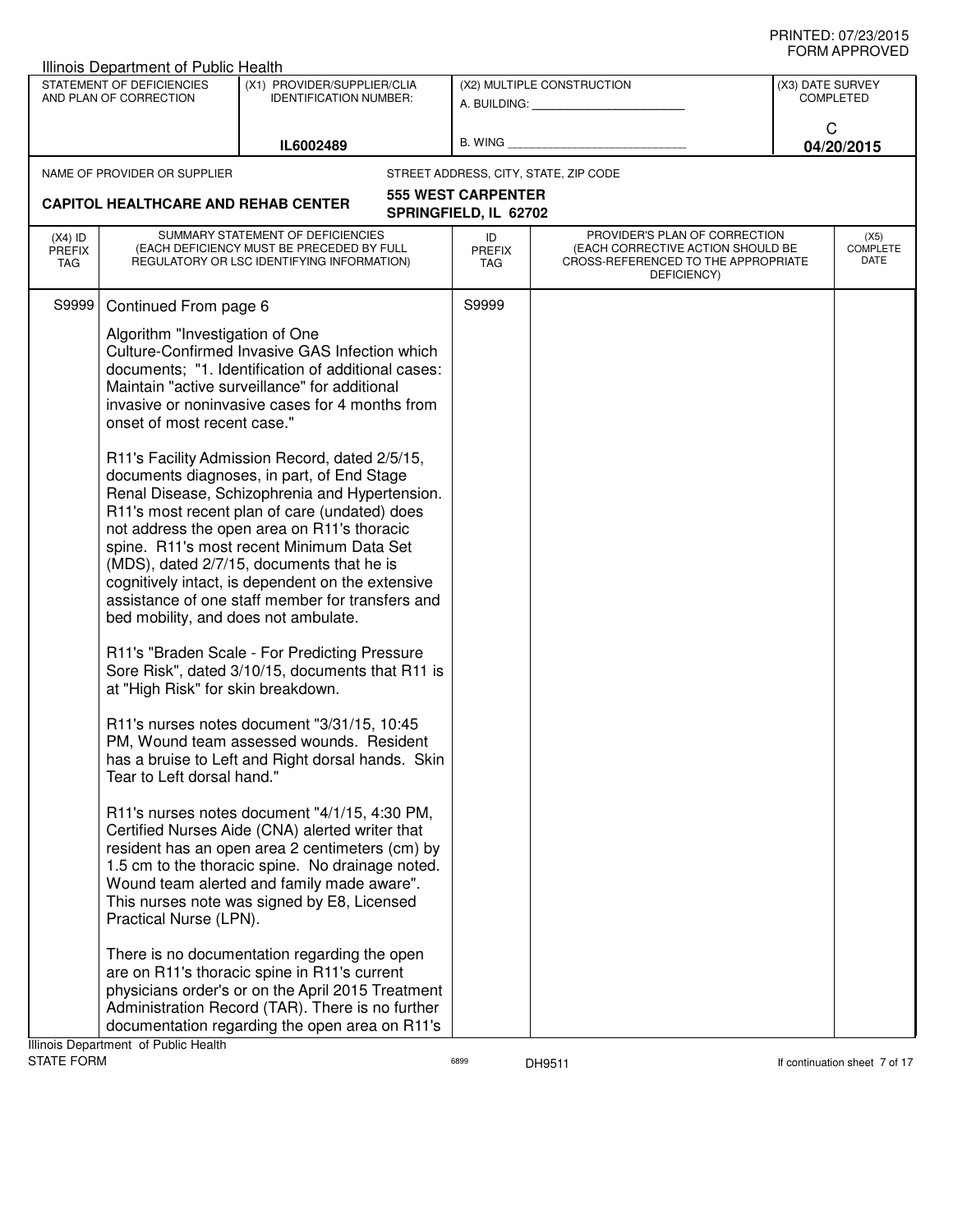|                                          | Illinois Department of Public Health                                                                                 |                                                                                                                                                                                                                                                                                                                                                                                                                                                                                                                                                                                                                                                                                                                                                                                                                                                                                                                                                                                                                                                                                                                                                                                                                                                                                                                                                                                                                                                                                                                                                                                                               |                                                    |                                                                                                                          |                  |                          |
|------------------------------------------|----------------------------------------------------------------------------------------------------------------------|---------------------------------------------------------------------------------------------------------------------------------------------------------------------------------------------------------------------------------------------------------------------------------------------------------------------------------------------------------------------------------------------------------------------------------------------------------------------------------------------------------------------------------------------------------------------------------------------------------------------------------------------------------------------------------------------------------------------------------------------------------------------------------------------------------------------------------------------------------------------------------------------------------------------------------------------------------------------------------------------------------------------------------------------------------------------------------------------------------------------------------------------------------------------------------------------------------------------------------------------------------------------------------------------------------------------------------------------------------------------------------------------------------------------------------------------------------------------------------------------------------------------------------------------------------------------------------------------------------------|----------------------------------------------------|--------------------------------------------------------------------------------------------------------------------------|------------------|--------------------------|
|                                          | STATEMENT OF DEFICIENCIES<br>AND PLAN OF CORRECTION                                                                  | (X1) PROVIDER/SUPPLIER/CLIA<br><b>IDENTIFICATION NUMBER:</b>                                                                                                                                                                                                                                                                                                                                                                                                                                                                                                                                                                                                                                                                                                                                                                                                                                                                                                                                                                                                                                                                                                                                                                                                                                                                                                                                                                                                                                                                                                                                                  |                                                    | (X2) MULTIPLE CONSTRUCTION<br>A. BUILDING: A. BUILDING:                                                                  | (X3) DATE SURVEY | <b>COMPLETED</b>         |
|                                          |                                                                                                                      | IL6002489                                                                                                                                                                                                                                                                                                                                                                                                                                                                                                                                                                                                                                                                                                                                                                                                                                                                                                                                                                                                                                                                                                                                                                                                                                                                                                                                                                                                                                                                                                                                                                                                     | <b>B. WING</b>                                     |                                                                                                                          | C                | 04/20/2015               |
|                                          | NAME OF PROVIDER OR SUPPLIER                                                                                         |                                                                                                                                                                                                                                                                                                                                                                                                                                                                                                                                                                                                                                                                                                                                                                                                                                                                                                                                                                                                                                                                                                                                                                                                                                                                                                                                                                                                                                                                                                                                                                                                               |                                                    | STREET ADDRESS, CITY, STATE, ZIP CODE                                                                                    |                  |                          |
|                                          | <b>CAPITOL HEALTHCARE AND REHAB CENTER</b>                                                                           |                                                                                                                                                                                                                                                                                                                                                                                                                                                                                                                                                                                                                                                                                                                                                                                                                                                                                                                                                                                                                                                                                                                                                                                                                                                                                                                                                                                                                                                                                                                                                                                                               | <b>555 WEST CARPENTER</b><br>SPRINGFIELD, IL 62702 |                                                                                                                          |                  |                          |
| $(X4)$ ID<br><b>PREFIX</b><br><b>TAG</b> |                                                                                                                      | SUMMARY STATEMENT OF DEFICIENCIES<br>(EACH DEFICIENCY MUST BE PRECEDED BY FULL<br>REGULATORY OR LSC IDENTIFYING INFORMATION)                                                                                                                                                                                                                                                                                                                                                                                                                                                                                                                                                                                                                                                                                                                                                                                                                                                                                                                                                                                                                                                                                                                                                                                                                                                                                                                                                                                                                                                                                  | ID<br><b>PREFIX</b><br>TAG                         | PROVIDER'S PLAN OF CORRECTION<br>(EACH CORRECTIVE ACTION SHOULD BE<br>CROSS-REFERENCED TO THE APPROPRIATE<br>DEFICIENCY) |                  | (X5)<br>COMPLETE<br>DATE |
| S9999                                    | Continued From page 7<br>thoracic spine in R11's nurses notes.<br>was not obtained.<br>open area.<br>thoracic spine. | R11's "Nurses Progress Note", signed by E34,<br>Licensed Practical Nurse, documents on 4/5/15,<br>11:00 AM, Residents left hand red, warm to<br>touch, swollen $+ 2$ edema. Complaining of pain,<br>green pus-like drainage noted. Z2, R11's<br>physician, called. New Order received for<br>Levaquin 250 milligrams (mg) orally, daily for 7<br>days, and Tylenol 1000 mg orally every 6 hours<br>as needed. Make appointment for him to come to<br>the office for the physician to evaluate him".<br>There is no documentation in the Nurses Notes,<br>or Wound Log that on 4/5/15, R11's hand was<br>cultured as part of the ongoing survelliance for<br>additional Strep A infections in the facility.<br>E5, Wound Nurse, stated in an interview on<br>4/13/15 at 12:56 PM, that no one ever told her<br>about the open area on R11's thoracic spine. E5<br>said that there is no record of R11's physician<br>being notified of the area and a treatment order<br>E8, Licensed Practical Nurse, stated on 4/13/15<br>at 1:08 PM, that she "said something in passing"<br>about the new area on R11's thoracic spine to E5.<br>E8 said that E5 has a lot of responsibility so E5<br>"probably forgot" that E8 told her about R11's new<br>On 4/14/15, a list of prepared questions was<br>given by telephone to Z11, who is Z2's Assistant.<br>Z2 is R11's physician. Z11 stated in a telephone<br>interview on 4/15/15 at 2:00 PM that Z2 reviewed<br>R11's clinical record with Z11 and Z11 was<br>speaking for Z2. Z11 said that the Facility did not<br>notify Z2 regarding a pressure sore on R11's | S9999                                              |                                                                                                                          |                  |                          |
|                                          |                                                                                                                      |                                                                                                                                                                                                                                                                                                                                                                                                                                                                                                                                                                                                                                                                                                                                                                                                                                                                                                                                                                                                                                                                                                                                                                                                                                                                                                                                                                                                                                                                                                                                                                                                               |                                                    |                                                                                                                          |                  |                          |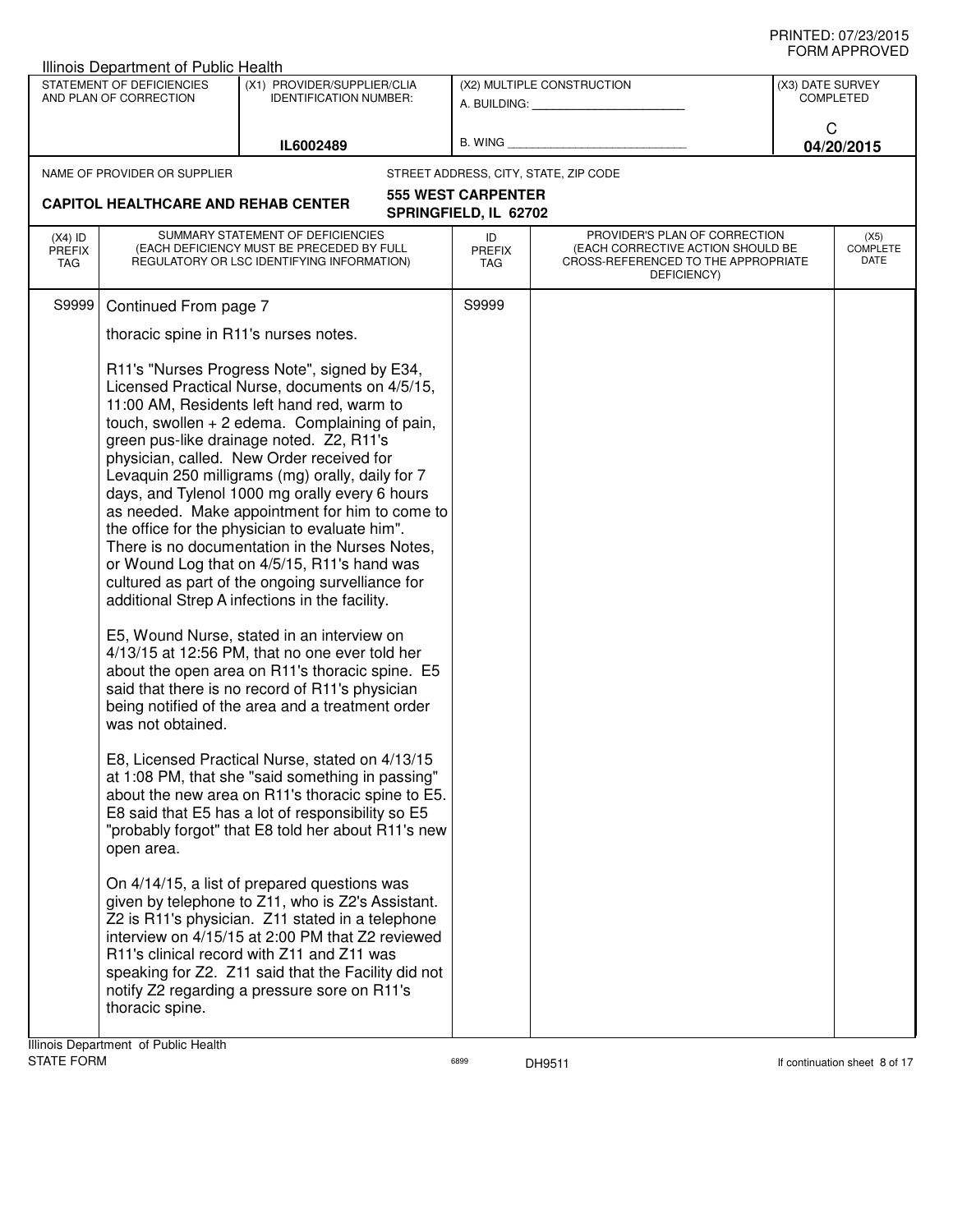| STATEMENT OF DEFICIENCIES<br>(X1) PROVIDER/SUPPLIER/CLIA<br>(X2) MULTIPLE CONSTRUCTION<br>(X3) DATE SURVEY<br>AND PLAN OF CORRECTION<br><b>IDENTIFICATION NUMBER:</b><br><b>COMPLETED</b><br>A. BUILDING: A. BUILDING:<br>C<br>B. WING<br>04/20/2015<br>IL6002489<br>STREET ADDRESS, CITY, STATE, ZIP CODE<br>NAME OF PROVIDER OR SUPPLIER<br><b>555 WEST CARPENTER</b><br><b>CAPITOL HEALTHCARE AND REHAB CENTER</b><br>SPRINGFIELD, IL 62702<br>SUMMARY STATEMENT OF DEFICIENCIES<br>PROVIDER'S PLAN OF CORRECTION<br>$(X4)$ ID<br>ID<br>(X5)<br><b>COMPLETE</b><br>(EACH DEFICIENCY MUST BE PRECEDED BY FULL<br>(EACH CORRECTIVE ACTION SHOULD BE<br><b>PREFIX</b><br><b>PREFIX</b><br>DATE<br>REGULATORY OR LSC IDENTIFYING INFORMATION)<br>CROSS-REFERENCED TO THE APPROPRIATE<br>TAG<br><b>TAG</b><br>DEFICIENCY)<br>S9999<br>S9999<br>Continued From page 8<br>R11's "Nurses Progress Note", signed by E34,<br>Licensed Practical Nurse, documents on 4/5/15,<br>11:00 AM, Residents left hand red, warm to<br>touch, swollen $+ 2$ edema. Complaining of pain,<br>green pus-like drainage noted. Z2, R11's<br>physician, called. New Order received for<br>Levaquin 250 milligrams (mg) orally, daily for 7<br>days, and Tylenol 1000 mg orally every 6 hours<br>as needed. Make appointment for him to come to<br>the office for the physician to evaluate him".<br>There is no documentation in the Nurses Notes,<br>or Wound Log that on 4/5/15, R11's hand was<br>cultured as part of the ongoing survelliance for<br>additional Strep A infections in the facility.<br>R11's nurses note dated 4/6/15 document "2:30<br>PM, Wound nurse assessed wound to Left dorsal<br>hand. Left hand edematous and red. Warm to<br>touch. Resident complaining of discomfort to<br>hand. Area measures 1.1 cm by 3.5 cm by<br>undetermined depth. 100% loose yellow fibrin,<br>moderate serous drainage noted. Z2 notified.<br>New Orders received. Discontinue previous<br>treatment to Left hand. Cleanse, Santyl Calcium<br>Alginate. Wrap with Kerlex daily".<br>E24, Nurse Practitioner, (NP), documented on a<br>Progress Note for R11 on 4/6/15 "Problem: left<br>hand cellulitis. Description: Cellulitis and abscess<br>of hand, except fingers and thumb. New Order:<br>Culture left hand wound. Continue Levaquin.<br>Wound nurse to see. Monitor redness, warmth<br>and swelling".<br>R11's Progress Note, signed by E24 documents<br>"4/6/15 - Wound nurse, E5, saw patient reportedly<br>around 3:00 PM and discussed with me at 7:20<br>PM. E5 reported there was no redness up the<br>arm, only to fingers, dorsum of hand and wrist. At<br>Illinois Department of Public Health | Illinois Department of Public Health |  |  |  |
|---------------------------------------------------------------------------------------------------------------------------------------------------------------------------------------------------------------------------------------------------------------------------------------------------------------------------------------------------------------------------------------------------------------------------------------------------------------------------------------------------------------------------------------------------------------------------------------------------------------------------------------------------------------------------------------------------------------------------------------------------------------------------------------------------------------------------------------------------------------------------------------------------------------------------------------------------------------------------------------------------------------------------------------------------------------------------------------------------------------------------------------------------------------------------------------------------------------------------------------------------------------------------------------------------------------------------------------------------------------------------------------------------------------------------------------------------------------------------------------------------------------------------------------------------------------------------------------------------------------------------------------------------------------------------------------------------------------------------------------------------------------------------------------------------------------------------------------------------------------------------------------------------------------------------------------------------------------------------------------------------------------------------------------------------------------------------------------------------------------------------------------------------------------------------------------------------------------------------------------------------------------------------------------------------------------------------------------------------------------------------------------------------------------------------------------------------------------------------------------------------------------------------------------------------------------------------------------------------------------------------------------------------------------------------------------------------|--------------------------------------|--|--|--|
|                                                                                                                                                                                                                                                                                                                                                                                                                                                                                                                                                                                                                                                                                                                                                                                                                                                                                                                                                                                                                                                                                                                                                                                                                                                                                                                                                                                                                                                                                                                                                                                                                                                                                                                                                                                                                                                                                                                                                                                                                                                                                                                                                                                                                                                                                                                                                                                                                                                                                                                                                                                                                                                                                                   |                                      |  |  |  |
|                                                                                                                                                                                                                                                                                                                                                                                                                                                                                                                                                                                                                                                                                                                                                                                                                                                                                                                                                                                                                                                                                                                                                                                                                                                                                                                                                                                                                                                                                                                                                                                                                                                                                                                                                                                                                                                                                                                                                                                                                                                                                                                                                                                                                                                                                                                                                                                                                                                                                                                                                                                                                                                                                                   |                                      |  |  |  |
|                                                                                                                                                                                                                                                                                                                                                                                                                                                                                                                                                                                                                                                                                                                                                                                                                                                                                                                                                                                                                                                                                                                                                                                                                                                                                                                                                                                                                                                                                                                                                                                                                                                                                                                                                                                                                                                                                                                                                                                                                                                                                                                                                                                                                                                                                                                                                                                                                                                                                                                                                                                                                                                                                                   |                                      |  |  |  |
|                                                                                                                                                                                                                                                                                                                                                                                                                                                                                                                                                                                                                                                                                                                                                                                                                                                                                                                                                                                                                                                                                                                                                                                                                                                                                                                                                                                                                                                                                                                                                                                                                                                                                                                                                                                                                                                                                                                                                                                                                                                                                                                                                                                                                                                                                                                                                                                                                                                                                                                                                                                                                                                                                                   |                                      |  |  |  |
|                                                                                                                                                                                                                                                                                                                                                                                                                                                                                                                                                                                                                                                                                                                                                                                                                                                                                                                                                                                                                                                                                                                                                                                                                                                                                                                                                                                                                                                                                                                                                                                                                                                                                                                                                                                                                                                                                                                                                                                                                                                                                                                                                                                                                                                                                                                                                                                                                                                                                                                                                                                                                                                                                                   |                                      |  |  |  |
|                                                                                                                                                                                                                                                                                                                                                                                                                                                                                                                                                                                                                                                                                                                                                                                                                                                                                                                                                                                                                                                                                                                                                                                                                                                                                                                                                                                                                                                                                                                                                                                                                                                                                                                                                                                                                                                                                                                                                                                                                                                                                                                                                                                                                                                                                                                                                                                                                                                                                                                                                                                                                                                                                                   |                                      |  |  |  |
|                                                                                                                                                                                                                                                                                                                                                                                                                                                                                                                                                                                                                                                                                                                                                                                                                                                                                                                                                                                                                                                                                                                                                                                                                                                                                                                                                                                                                                                                                                                                                                                                                                                                                                                                                                                                                                                                                                                                                                                                                                                                                                                                                                                                                                                                                                                                                                                                                                                                                                                                                                                                                                                                                                   |                                      |  |  |  |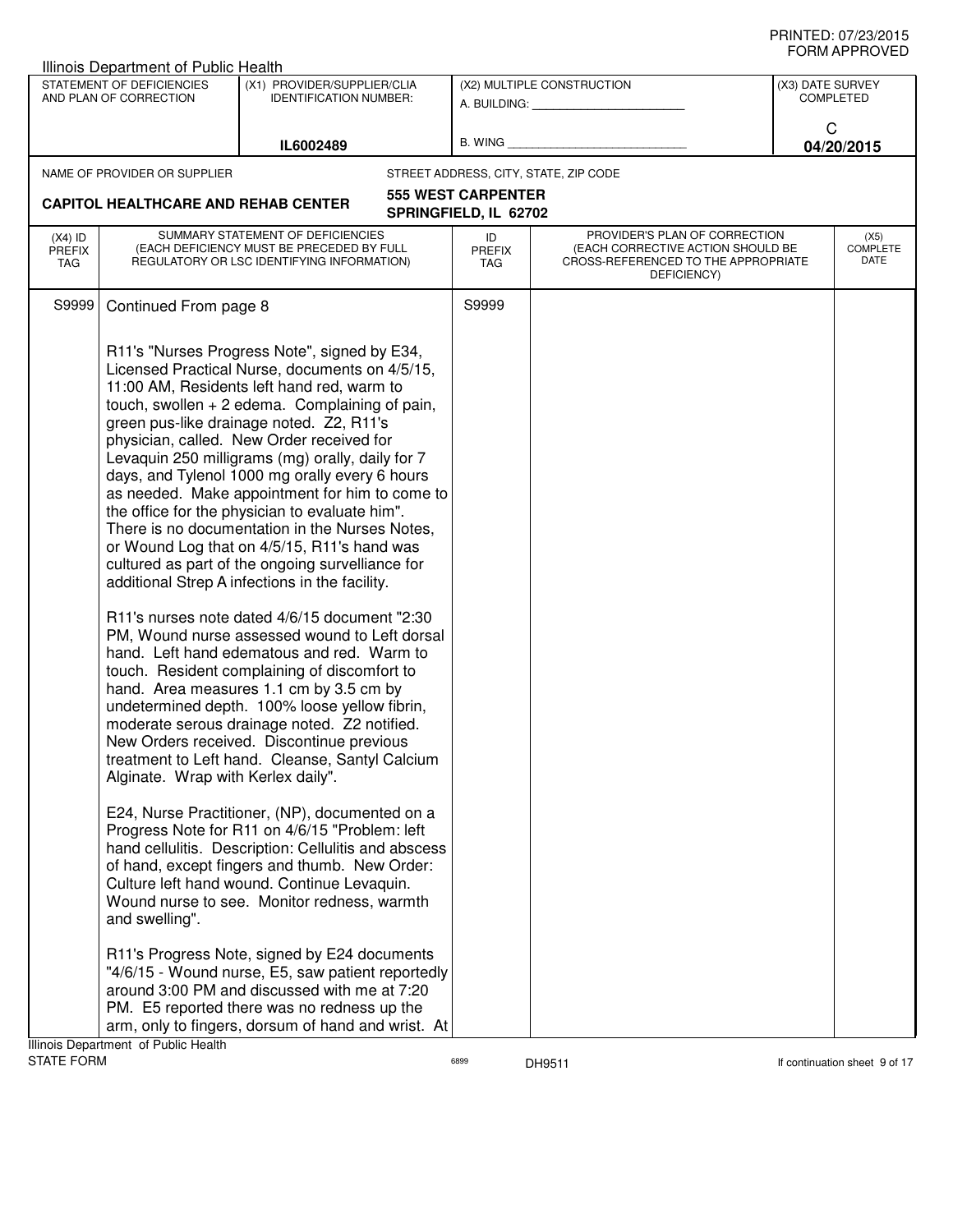|                                   | Illinois Department of Public Health                                                               |                                                                                                                                                                                                                                                                                                                                                                                                                                                                                                                                                                                                                                                                                                                                                                                                                                                                                                                                                                                                                                                                                                                                                                                                                                                                                                                                                                                                                                                                                                                                                                                                                                                    |                                                    |                                                                                                                          |                  |                                        |
|-----------------------------------|----------------------------------------------------------------------------------------------------|----------------------------------------------------------------------------------------------------------------------------------------------------------------------------------------------------------------------------------------------------------------------------------------------------------------------------------------------------------------------------------------------------------------------------------------------------------------------------------------------------------------------------------------------------------------------------------------------------------------------------------------------------------------------------------------------------------------------------------------------------------------------------------------------------------------------------------------------------------------------------------------------------------------------------------------------------------------------------------------------------------------------------------------------------------------------------------------------------------------------------------------------------------------------------------------------------------------------------------------------------------------------------------------------------------------------------------------------------------------------------------------------------------------------------------------------------------------------------------------------------------------------------------------------------------------------------------------------------------------------------------------------------|----------------------------------------------------|--------------------------------------------------------------------------------------------------------------------------|------------------|----------------------------------------|
|                                   | STATEMENT OF DEFICIENCIES<br>AND PLAN OF CORRECTION                                                | (X1) PROVIDER/SUPPLIER/CLIA<br><b>IDENTIFICATION NUMBER:</b>                                                                                                                                                                                                                                                                                                                                                                                                                                                                                                                                                                                                                                                                                                                                                                                                                                                                                                                                                                                                                                                                                                                                                                                                                                                                                                                                                                                                                                                                                                                                                                                       |                                                    | (X2) MULTIPLE CONSTRUCTION<br>A. BUILDING: A. BUILDING:                                                                  | (X3) DATE SURVEY | COMPLETED                              |
|                                   |                                                                                                    | IL6002489                                                                                                                                                                                                                                                                                                                                                                                                                                                                                                                                                                                                                                                                                                                                                                                                                                                                                                                                                                                                                                                                                                                                                                                                                                                                                                                                                                                                                                                                                                                                                                                                                                          | <b>B. WING</b>                                     |                                                                                                                          | C                | 04/20/2015                             |
|                                   | NAME OF PROVIDER OR SUPPLIER                                                                       |                                                                                                                                                                                                                                                                                                                                                                                                                                                                                                                                                                                                                                                                                                                                                                                                                                                                                                                                                                                                                                                                                                                                                                                                                                                                                                                                                                                                                                                                                                                                                                                                                                                    |                                                    | STREET ADDRESS, CITY, STATE, ZIP CODE                                                                                    |                  |                                        |
|                                   | <b>CAPITOL HEALTHCARE AND REHAB CENTER</b>                                                         |                                                                                                                                                                                                                                                                                                                                                                                                                                                                                                                                                                                                                                                                                                                                                                                                                                                                                                                                                                                                                                                                                                                                                                                                                                                                                                                                                                                                                                                                                                                                                                                                                                                    | <b>555 WEST CARPENTER</b><br>SPRINGFIELD, IL 62702 |                                                                                                                          |                  |                                        |
| $(X4)$ ID<br><b>PREFIX</b><br>TAG |                                                                                                    | SUMMARY STATEMENT OF DEFICIENCIES<br>(EACH DEFICIENCY MUST BE PRECEDED BY FULL<br>REGULATORY OR LSC IDENTIFYING INFORMATION)                                                                                                                                                                                                                                                                                                                                                                                                                                                                                                                                                                                                                                                                                                                                                                                                                                                                                                                                                                                                                                                                                                                                                                                                                                                                                                                                                                                                                                                                                                                       | ID<br><b>PREFIX</b><br>TAG                         | PROVIDER'S PLAN OF CORRECTION<br>(EACH CORRECTIVE ACTION SHOULD BE<br>CROSS-REFERENCED TO THE APPROPRIATE<br>DEFICIENCY) |                  | (X5)<br><b>COMPLETE</b><br><b>DATE</b> |
| S9999                             | Continued From page 9                                                                              |                                                                                                                                                                                                                                                                                                                                                                                                                                                                                                                                                                                                                                                                                                                                                                                                                                                                                                                                                                                                                                                                                                                                                                                                                                                                                                                                                                                                                                                                                                                                                                                                                                                    | S9999                                              |                                                                                                                          |                  |                                        |
|                                   | morning, every 12 hours for 5 days.<br>culture was done of R11's hand.<br>Room".<br>Heavy Growth". | 7:45 PM, E3, Director of Nursing (DON), notified<br>of patients condition and of order for IV antibiotics<br>for backup pharmacy to deliver. New Order given<br>to evening supervisor at 8:00 PM; Tygacil 100 mg<br>IV NOW. Tygacil 50 mg IV starting tomorrow<br>R11's "Physician's Orders" documents an order<br>dated 4/6/15 at 8:00 PM for "1. Tygacil IV STAT<br>100 mg now. 2. Tygacil 50 mg IV dose for AM".<br>This order is signed by E24. R11's nurses note<br>dated 4/6/15, 8:15 PM, documents "Intravenous<br>(IV) Line, 22 gauge, placed in left forearm as<br>ordered for IV antibiotic." There is no further<br>documentation in R11's nurses notes that a<br>Progress Note written by E24 documented on<br>4/7/15, "reassessed patients condition. Cellulitis<br>has spread to mid-upper arm with 2-3+ pitting<br>edema, erythema and warmth. Tygacil not yet<br>available from pharmacy. Sending to Emergency<br>R11's Wound Culture - Left Hand Wound,<br>documents a culture was obtained on 4/7/15<br>(obtained two days after wound was noted<br>draining pus) and the results dated 4/9/15,<br>documents "Streptococcus Pyogenes (Group A)<br>On 4/9/15, at 4:30 PM, during a daily meeting<br>with the facility, E2, Corporate Regional Director,<br>was asked what guidelines the Facility is following<br>for monitoring resident's current / new wounds at<br>this time; especially with ongoing and new cases<br>of Strep A in the facility. E2 replied "that is a good<br>question I'll ask the CDC on our next phone<br>conference." E1 administrator and E4 Infection<br>control Nurse were also present but gave no |                                                    |                                                                                                                          |                  |                                        |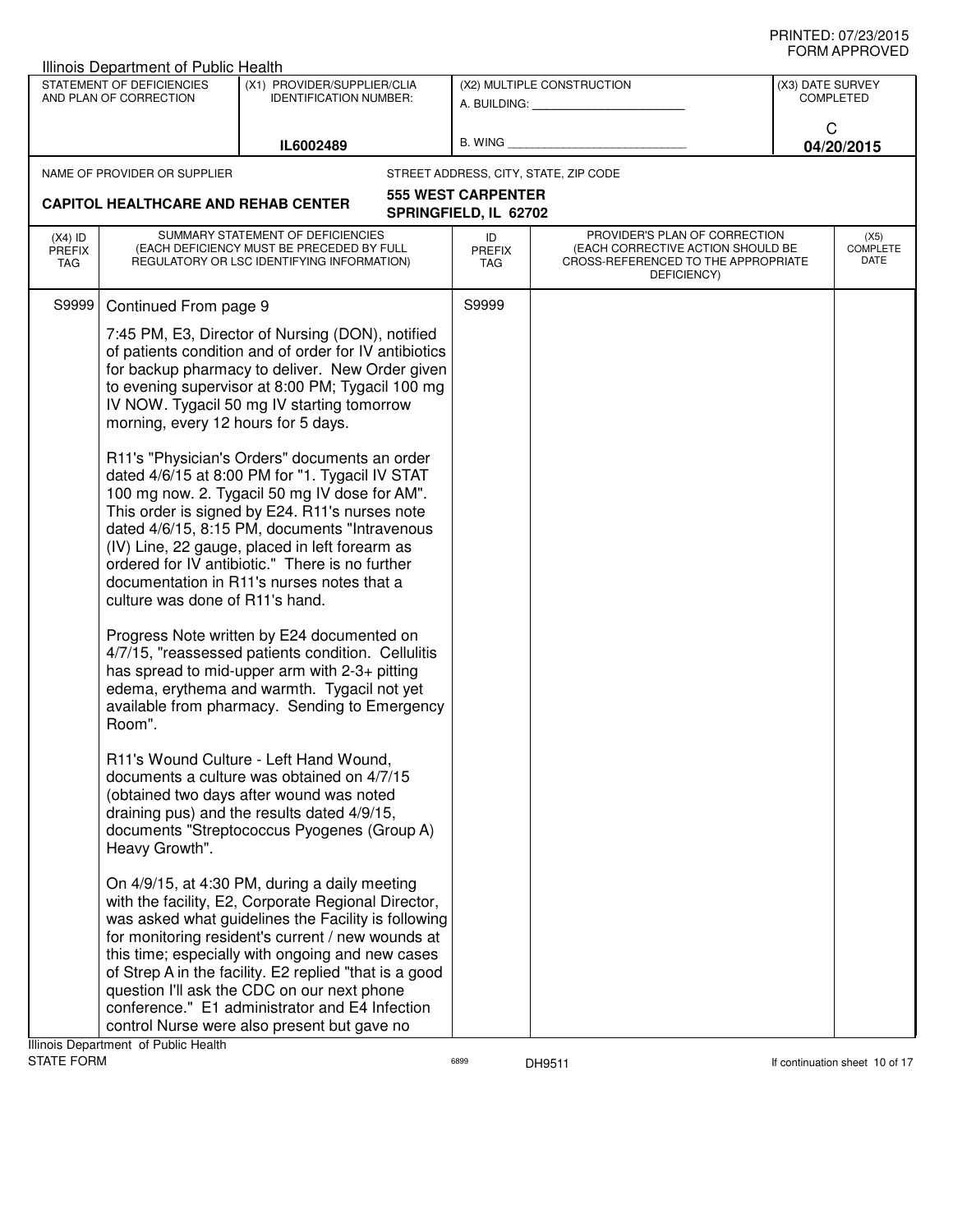|                                          | Illinois Department of Public Health                               |                                                                                                                                                                                                                                                                                                                                                                                                                                                                                                                                                                                                                                                                                                                                                                                                                                                                                                                                                                                                                                                                                                                                                                                                                                                                                                                                                                                                      |                                                    |                                                                                                                          |                  | ᅴᄖᄞᇊᆝᆝᇅ៴ᄂ                |
|------------------------------------------|--------------------------------------------------------------------|------------------------------------------------------------------------------------------------------------------------------------------------------------------------------------------------------------------------------------------------------------------------------------------------------------------------------------------------------------------------------------------------------------------------------------------------------------------------------------------------------------------------------------------------------------------------------------------------------------------------------------------------------------------------------------------------------------------------------------------------------------------------------------------------------------------------------------------------------------------------------------------------------------------------------------------------------------------------------------------------------------------------------------------------------------------------------------------------------------------------------------------------------------------------------------------------------------------------------------------------------------------------------------------------------------------------------------------------------------------------------------------------------|----------------------------------------------------|--------------------------------------------------------------------------------------------------------------------------|------------------|--------------------------|
|                                          | STATEMENT OF DEFICIENCIES<br>AND PLAN OF CORRECTION                | (X1) PROVIDER/SUPPLIER/CLIA<br><b>IDENTIFICATION NUMBER:</b>                                                                                                                                                                                                                                                                                                                                                                                                                                                                                                                                                                                                                                                                                                                                                                                                                                                                                                                                                                                                                                                                                                                                                                                                                                                                                                                                         |                                                    | (X2) MULTIPLE CONSTRUCTION<br>A. BUILDING: A. BUILDING:                                                                  | (X3) DATE SURVEY | <b>COMPLETED</b>         |
|                                          |                                                                    | IL6002489                                                                                                                                                                                                                                                                                                                                                                                                                                                                                                                                                                                                                                                                                                                                                                                                                                                                                                                                                                                                                                                                                                                                                                                                                                                                                                                                                                                            | B. WING                                            |                                                                                                                          | C                | 04/20/2015               |
|                                          | NAME OF PROVIDER OR SUPPLIER                                       |                                                                                                                                                                                                                                                                                                                                                                                                                                                                                                                                                                                                                                                                                                                                                                                                                                                                                                                                                                                                                                                                                                                                                                                                                                                                                                                                                                                                      |                                                    | STREET ADDRESS, CITY, STATE, ZIP CODE                                                                                    |                  |                          |
|                                          | <b>CAPITOL HEALTHCARE AND REHAB CENTER</b>                         |                                                                                                                                                                                                                                                                                                                                                                                                                                                                                                                                                                                                                                                                                                                                                                                                                                                                                                                                                                                                                                                                                                                                                                                                                                                                                                                                                                                                      | <b>555 WEST CARPENTER</b><br>SPRINGFIELD, IL 62702 |                                                                                                                          |                  |                          |
| $(X4)$ ID<br><b>PREFIX</b><br><b>TAG</b> |                                                                    | SUMMARY STATEMENT OF DEFICIENCIES<br>(EACH DEFICIENCY MUST BE PRECEDED BY FULL<br>REGULATORY OR LSC IDENTIFYING INFORMATION)                                                                                                                                                                                                                                                                                                                                                                                                                                                                                                                                                                                                                                                                                                                                                                                                                                                                                                                                                                                                                                                                                                                                                                                                                                                                         | ID<br><b>PREFIX</b><br>TAG                         | PROVIDER'S PLAN OF CORRECTION<br>(EACH CORRECTIVE ACTION SHOULD BE<br>CROSS-REFERENCED TO THE APPROPRIATE<br>DEFICIENCY) |                  | (X5)<br>COMPLETE<br>DATE |
| S9999                                    | Continued From page 10                                             |                                                                                                                                                                                                                                                                                                                                                                                                                                                                                                                                                                                                                                                                                                                                                                                                                                                                                                                                                                                                                                                                                                                                                                                                                                                                                                                                                                                                      | S9999                                              |                                                                                                                          |                  |                          |
|                                          | observed to be draining green pus.<br>him with Daptomycin."<br>Z2. | answer regarding ongoing/new wound monitoring.<br>No information was given as to why R11's hand<br>wound was not cultured on 4/5/15 when it was<br>R11's hospital "Consultation" form from the<br>hospital, dated 4/9/15, documents "R11's hand<br>began to swell on about 4/5/15 but a Gram<br>stain collected in the emergency room from fluid<br>draining from the dorsal left has has yielded<br>gram-passivity cocci in pairs. Impression: Severe<br>cellulitis, left hand. Plan: I would be concerned<br>about the possibility of group A beta hemolytic<br>streptococcal infection. The Methicillin-resistant<br>Staphylococcus aureus or an entorococcal<br>infection should also be considered. We will treat<br>On 4/13/15 at 11:59 AM. E24, NP, stated that she<br>saw R11 on 4/6 and 4/7/15 and ordered a culture<br>and medication. E24 said that the Facility was<br>unable to obtain the Tygacil from the pharmacy<br>so, R11 never received the IV antibiotic - that is<br>why R11 was sent out to the emergency room the<br>next day. E24, stated she did not notify R11's<br>physician concerning the infected skin tear on<br>R11's arm. E24 stated she did not work for Z2<br>nor did she coordinate care with R11's physician,<br>On 4/14/15, a list of prepared questions was<br>given by telephone to Z11, who is Z2's Assistant.<br>Z2 is R11's physician. Z11 stated in the |                                                    |                                                                                                                          |                  |                          |
|                                          |                                                                    | telephone interview that Z2 had reviewed R11's<br>clinical record with Z11, and Z11 was speaking for<br>Z2. Z11 stated that no one at the Facility has told<br>Z2 that there is a Streptococcus A outbreak in the<br>Facility Z2 did not find out about the outbreak until<br>R11 was sent to the hospital. Z11 stated "Z2 did<br>not approve of E24-NP, treating R11 without                                                                                                                                                                                                                                                                                                                                                                                                                                                                                                                                                                                                                                                                                                                                                                                                                                                                                                                                                                                                                        |                                                    |                                                                                                                          |                  |                          |

Illinois Department of Public Health<br>STATE FORM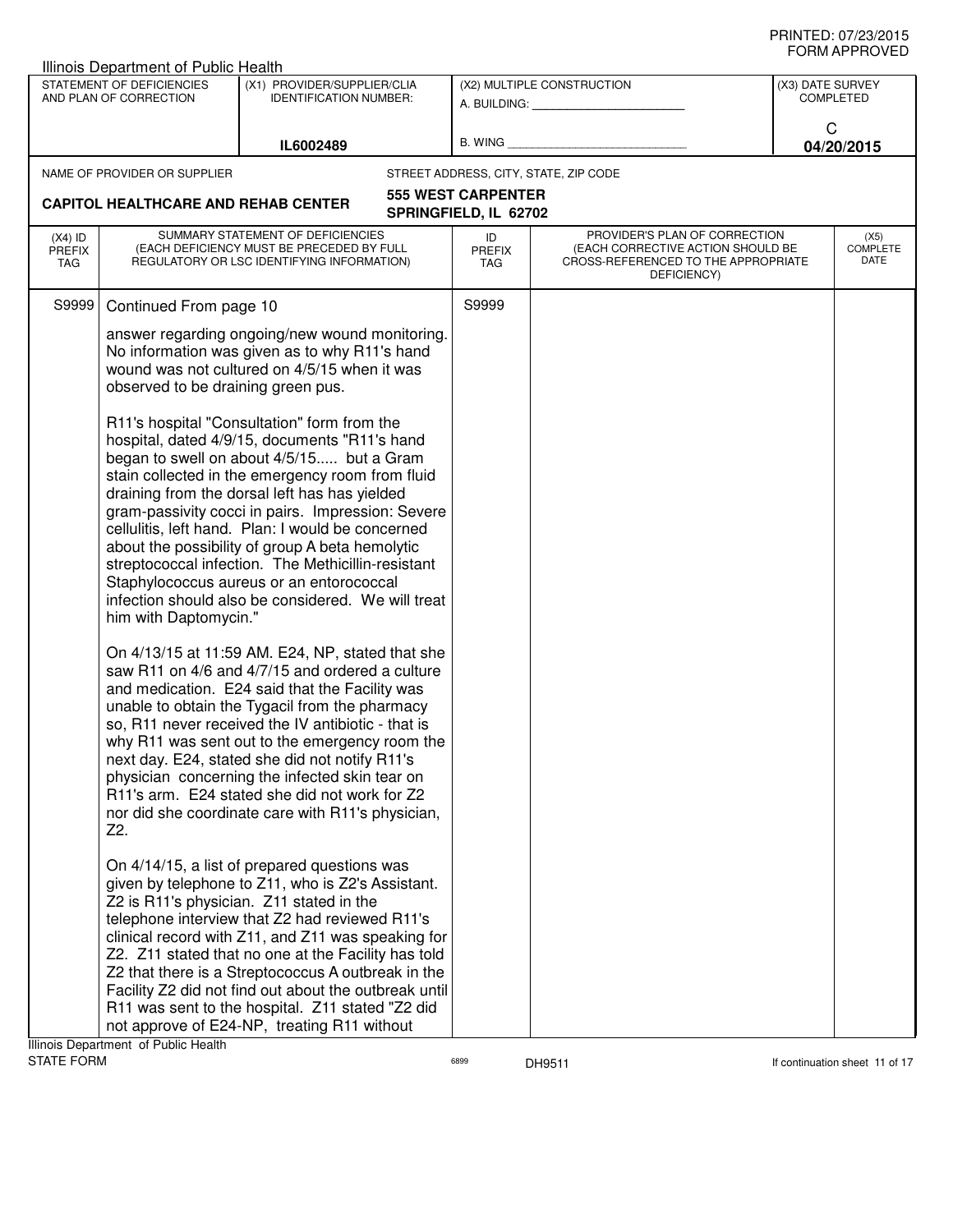|                                   | <b>Illinois Department of Public Health</b>                  |                                                                                                                                                                                                                                                                                                                                                                                                                                                                                                                                                                                                                                                                                                                                                                                                                                                                                                                                                                                                                                                                                                                                                                                                                                                                                                                                                                                                                                                                                                                                                                                                                                                                                              |                                                    |                                                                                                                          |                  |                                 |
|-----------------------------------|--------------------------------------------------------------|----------------------------------------------------------------------------------------------------------------------------------------------------------------------------------------------------------------------------------------------------------------------------------------------------------------------------------------------------------------------------------------------------------------------------------------------------------------------------------------------------------------------------------------------------------------------------------------------------------------------------------------------------------------------------------------------------------------------------------------------------------------------------------------------------------------------------------------------------------------------------------------------------------------------------------------------------------------------------------------------------------------------------------------------------------------------------------------------------------------------------------------------------------------------------------------------------------------------------------------------------------------------------------------------------------------------------------------------------------------------------------------------------------------------------------------------------------------------------------------------------------------------------------------------------------------------------------------------------------------------------------------------------------------------------------------------|----------------------------------------------------|--------------------------------------------------------------------------------------------------------------------------|------------------|---------------------------------|
|                                   | STATEMENT OF DEFICIENCIES<br>AND PLAN OF CORRECTION          | (X1) PROVIDER/SUPPLIER/CLIA<br><b>IDENTIFICATION NUMBER:</b>                                                                                                                                                                                                                                                                                                                                                                                                                                                                                                                                                                                                                                                                                                                                                                                                                                                                                                                                                                                                                                                                                                                                                                                                                                                                                                                                                                                                                                                                                                                                                                                                                                 |                                                    | (X2) MULTIPLE CONSTRUCTION<br>A. BUILDING: A. BUILDING:                                                                  | (X3) DATE SURVEY | <b>COMPLETED</b>                |
|                                   |                                                              | IL6002489                                                                                                                                                                                                                                                                                                                                                                                                                                                                                                                                                                                                                                                                                                                                                                                                                                                                                                                                                                                                                                                                                                                                                                                                                                                                                                                                                                                                                                                                                                                                                                                                                                                                                    | B. WING                                            |                                                                                                                          | C                | 04/20/2015                      |
|                                   | NAME OF PROVIDER OR SUPPLIER                                 |                                                                                                                                                                                                                                                                                                                                                                                                                                                                                                                                                                                                                                                                                                                                                                                                                                                                                                                                                                                                                                                                                                                                                                                                                                                                                                                                                                                                                                                                                                                                                                                                                                                                                              |                                                    | STREET ADDRESS, CITY, STATE, ZIP CODE                                                                                    |                  |                                 |
|                                   | <b>CAPITOL HEALTHCARE AND REHAB CENTER</b>                   |                                                                                                                                                                                                                                                                                                                                                                                                                                                                                                                                                                                                                                                                                                                                                                                                                                                                                                                                                                                                                                                                                                                                                                                                                                                                                                                                                                                                                                                                                                                                                                                                                                                                                              | <b>555 WEST CARPENTER</b><br>SPRINGFIELD, IL 62702 |                                                                                                                          |                  |                                 |
| $(X4)$ ID<br><b>PREFIX</b><br>TAG |                                                              | SUMMARY STATEMENT OF DEFICIENCIES<br>(EACH DEFICIENCY MUST BE PRECEDED BY FULL<br>REGULATORY OR LSC IDENTIFYING INFORMATION)                                                                                                                                                                                                                                                                                                                                                                                                                                                                                                                                                                                                                                                                                                                                                                                                                                                                                                                                                                                                                                                                                                                                                                                                                                                                                                                                                                                                                                                                                                                                                                 | ID<br><b>PREFIX</b><br>TAG                         | PROVIDER'S PLAN OF CORRECTION<br>(EACH CORRECTIVE ACTION SHOULD BE<br>CROSS-REFERENCED TO THE APPROPRIATE<br>DEFICIENCY) |                  | (X5)<br><b>COMPLETE</b><br>DATE |
| S9999                             | Continued From page 11                                       |                                                                                                                                                                                                                                                                                                                                                                                                                                                                                                                                                                                                                                                                                                                                                                                                                                                                                                                                                                                                                                                                                                                                                                                                                                                                                                                                                                                                                                                                                                                                                                                                                                                                                              | S9999                                              |                                                                                                                          |                  |                                 |
|                                   | coordinate R11's care with Z2."                              | notifying him, and Z2 would expect E24 to                                                                                                                                                                                                                                                                                                                                                                                                                                                                                                                                                                                                                                                                                                                                                                                                                                                                                                                                                                                                                                                                                                                                                                                                                                                                                                                                                                                                                                                                                                                                                                                                                                                    |                                                    |                                                                                                                          |                  |                                 |
|                                   | prior to ambulation.<br>Illinois Department of Public Health | E3, Director of Nursing, stated on 4/15/15 at 3:20<br>PM that R11 continues to remain in the hospital<br>for the infection in his hand / arm. On 4/16/15, at<br>10:48 AM, E3, Director of Nursing, stated the<br>contract pharmacy which the Facility utilizes is<br>about 2 hours away. E3 said that if a STAT<br>medication order is received, staff are supposed<br>to call and fax the contract pharmacy and the<br>contract pharmacy will contact a local pharmacy<br>to obtain the medication. E3 stated that the nurse<br>on duty when the STAT Tygacil order was<br>received stated she called the pharmacy.<br>However, there is no record / documentation in<br>the record that she did call for the medication.<br>The Facility's Outbreak of Communicable<br>Disease policy, revised 2012, documents: Policy<br>Interpretation and Implementation "8. The<br>Infection Preventionist and Director of Nursing<br>Services will be responsible for: c. Notifying the<br>Medical Director and the Attending Physicians."<br>assessment and timely treatment of wounds for 3<br>of 5 residents (R11, R25, R22) who were<br>reviewed for possible Streptococcus A infections<br>in their wounds in the sample off 33. This failure<br>resulted in R11 and R25 being hospitalized for a<br>Streptococcus A infection in their wounds.<br>2. R25's Face Sheet documents diagnoses of<br>Dementia, Diabetes and Hypertension. R25's<br>care plan dated 1/29/15, documents that R25 is<br>at risk for falls, with interventions including<br>educate/remind resident to request assistance<br>Physicians Order Sheet (POS), for R25, on<br>3/16/15, documents "May obtain throat culture, |                                                    |                                                                                                                          |                  |                                 |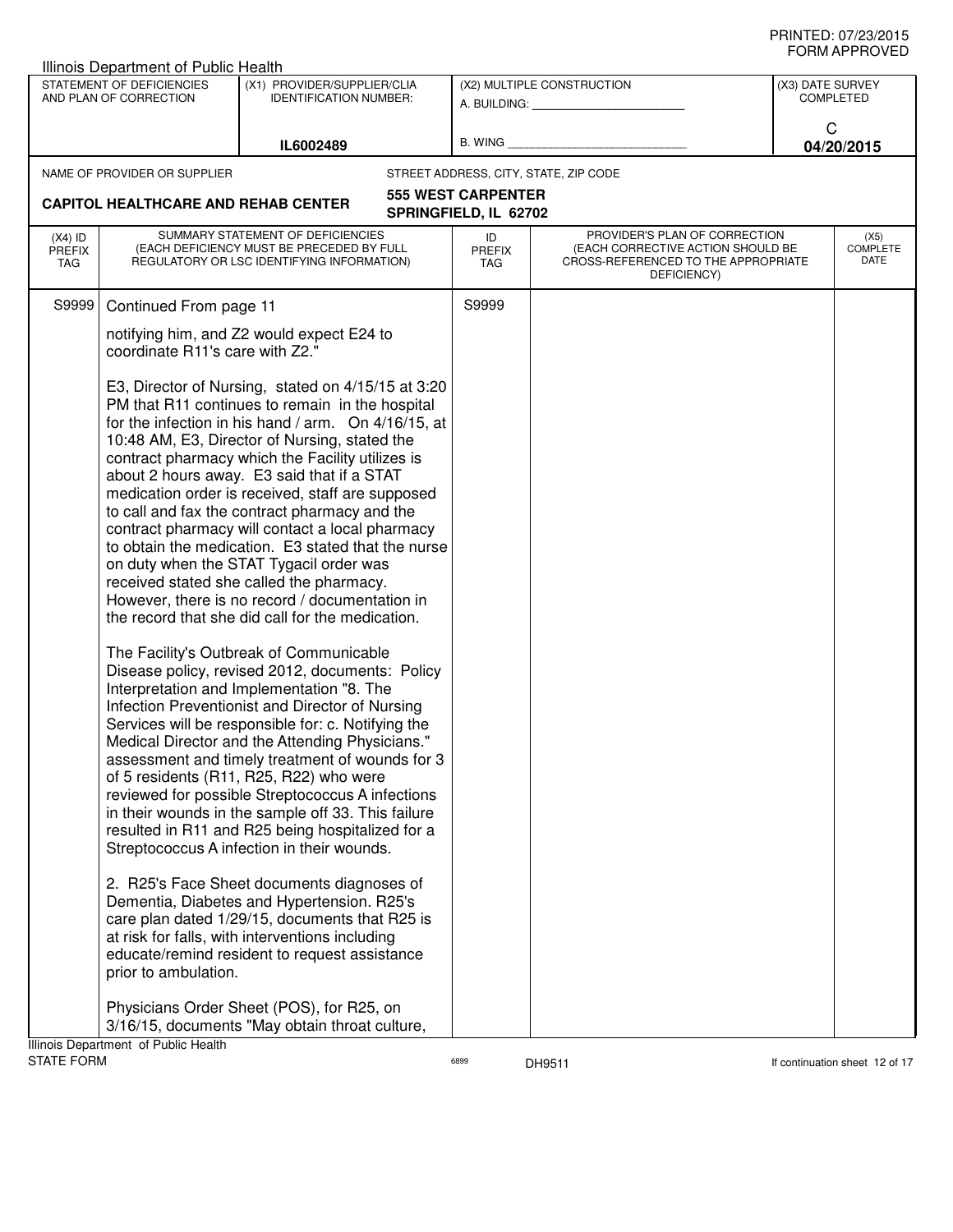| Illinois Department of Public Health                                                                                |                                                                                                                                                                                                                                                                                                                                                                                                                                                                                                                                                                                                                                                                                                                                                                                                                                                                                                                                                                                                                                                                                                                                                                                                                                                                                                                                                                                                                                                                                                                                                                                                                                                     |                                                         |                                                    |                                       |                                                                                                                              |  |
|---------------------------------------------------------------------------------------------------------------------|-----------------------------------------------------------------------------------------------------------------------------------------------------------------------------------------------------------------------------------------------------------------------------------------------------------------------------------------------------------------------------------------------------------------------------------------------------------------------------------------------------------------------------------------------------------------------------------------------------------------------------------------------------------------------------------------------------------------------------------------------------------------------------------------------------------------------------------------------------------------------------------------------------------------------------------------------------------------------------------------------------------------------------------------------------------------------------------------------------------------------------------------------------------------------------------------------------------------------------------------------------------------------------------------------------------------------------------------------------------------------------------------------------------------------------------------------------------------------------------------------------------------------------------------------------------------------------------------------------------------------------------------------------|---------------------------------------------------------|----------------------------------------------------|---------------------------------------|------------------------------------------------------------------------------------------------------------------------------|--|
| STATEMENT OF DEFICIENCIES<br>(X1) PROVIDER/SUPPLIER/CLIA<br>AND PLAN OF CORRECTION<br><b>IDENTIFICATION NUMBER:</b> |                                                                                                                                                                                                                                                                                                                                                                                                                                                                                                                                                                                                                                                                                                                                                                                                                                                                                                                                                                                                                                                                                                                                                                                                                                                                                                                                                                                                                                                                                                                                                                                                                                                     | (X2) MULTIPLE CONSTRUCTION<br>A. BUILDING: A. BUILDING: |                                                    | (X3) DATE SURVEY<br><b>COMPLETED</b>  |                                                                                                                              |  |
|                                                                                                                     |                                                                                                                                                                                                                                                                                                                                                                                                                                                                                                                                                                                                                                                                                                                                                                                                                                                                                                                                                                                                                                                                                                                                                                                                                                                                                                                                                                                                                                                                                                                                                                                                                                                     |                                                         |                                                    | C                                     |                                                                                                                              |  |
| IL6002489                                                                                                           |                                                                                                                                                                                                                                                                                                                                                                                                                                                                                                                                                                                                                                                                                                                                                                                                                                                                                                                                                                                                                                                                                                                                                                                                                                                                                                                                                                                                                                                                                                                                                                                                                                                     | B. WING                                                 |                                                    |                                       | 04/20/2015                                                                                                                   |  |
|                                                                                                                     | NAME OF PROVIDER OR SUPPLIER                                                                                                                                                                                                                                                                                                                                                                                                                                                                                                                                                                                                                                                                                                                                                                                                                                                                                                                                                                                                                                                                                                                                                                                                                                                                                                                                                                                                                                                                                                                                                                                                                        |                                                         |                                                    | STREET ADDRESS, CITY, STATE, ZIP CODE |                                                                                                                              |  |
|                                                                                                                     | <b>CAPITOL HEALTHCARE AND REHAB CENTER</b>                                                                                                                                                                                                                                                                                                                                                                                                                                                                                                                                                                                                                                                                                                                                                                                                                                                                                                                                                                                                                                                                                                                                                                                                                                                                                                                                                                                                                                                                                                                                                                                                          |                                                         | <b>555 WEST CARPENTER</b><br>SPRINGFIELD, IL 62702 |                                       |                                                                                                                              |  |
| $(X4)$ ID<br><b>PREFIX</b><br>TAG                                                                                   | SUMMARY STATEMENT OF DEFICIENCIES<br>(EACH DEFICIENCY MUST BE PRECEDED BY FULL<br>REGULATORY OR LSC IDENTIFYING INFORMATION)                                                                                                                                                                                                                                                                                                                                                                                                                                                                                                                                                                                                                                                                                                                                                                                                                                                                                                                                                                                                                                                                                                                                                                                                                                                                                                                                                                                                                                                                                                                        |                                                         | ID<br><b>PREFIX</b><br><b>TAG</b>                  | DEFICIENCY)                           | PROVIDER'S PLAN OF CORRECTION<br><b>COMPLETE</b><br>(EACH CORRECTIVE ACTION SHOULD BE<br>CROSS-REFERENCED TO THE APPROPRIATE |  |
| S9999                                                                                                               |                                                                                                                                                                                                                                                                                                                                                                                                                                                                                                                                                                                                                                                                                                                                                                                                                                                                                                                                                                                                                                                                                                                                                                                                                                                                                                                                                                                                                                                                                                                                                                                                                                                     |                                                         | S9999                                              |                                       |                                                                                                                              |  |
|                                                                                                                     | wound culture to rule out Strep A when supplies<br>available."                                                                                                                                                                                                                                                                                                                                                                                                                                                                                                                                                                                                                                                                                                                                                                                                                                                                                                                                                                                                                                                                                                                                                                                                                                                                                                                                                                                                                                                                                                                                                                                      |                                                         |                                                    |                                       |                                                                                                                              |  |
|                                                                                                                     | Continued From page 12<br>R2's Nurses Notes, dated 4/2/15 at 2:30 AM,<br>documents in part; "Loud noise heard, upon<br>entering room resident found lying face down.<br>Resident rolled herself onto back. Resident<br>stabilized on floor. Lacerations noted to forehead<br>2 centimeters (cm) X 0.2 cm. Laceration to right<br>cheek 2 cm X 0.2 cm and laceration to side of<br>right head 2 cm X 0.4 cm. Pressure applied to<br>lacerations and ice applied" On 4/2/15 at 2:53<br>AM, orders received to transfer resident to local<br>Emergency Room for evaluation and treatment.<br>On 4/2/15 at 8:30 AM, E8's Licensed Practical<br>Nurse (LPN), Nurses Notes documented,<br>"Resident (R25) returned to facility - noted<br>various bruising and 3 lacerations to residents<br>head."<br>On 4/2/15 at 12:30, E5 LPN, Wound Nurse,<br>documented in R25's Nurses Notes "Wound<br>team assessed residents wounds. Resident has a<br>scratch to the right cheek that measures 1.5 cm<br>X 0.1 cm X UTD (unable to determine), no<br>drainage. Laceration to right forehead that<br>measures 2.2 cm X 0.5 cm X UTD, moderate<br>sanguineous drainage. 3 sutures intact. Bruise to<br>right eye that measures 6.0 cm X 6.5 cm X UTD."<br>On 4/7/15 at 9:30 AM, E17 LPN, documented in<br>Nurses Notes for R25 "Temperature 100, heart<br>rate 68, respirations 18, blood pressure 100/50.<br>Resident unresponsive to verbal & physical<br>stimuli. Won't eat or take medicine. Right<br>forehead, right eye and right cheek very red and<br>warm to touch. Shiny appearance. Having trouble<br>breathing through her nose. Spoke with (Z12) and |                                                         |                                                    |                                       |                                                                                                                              |  |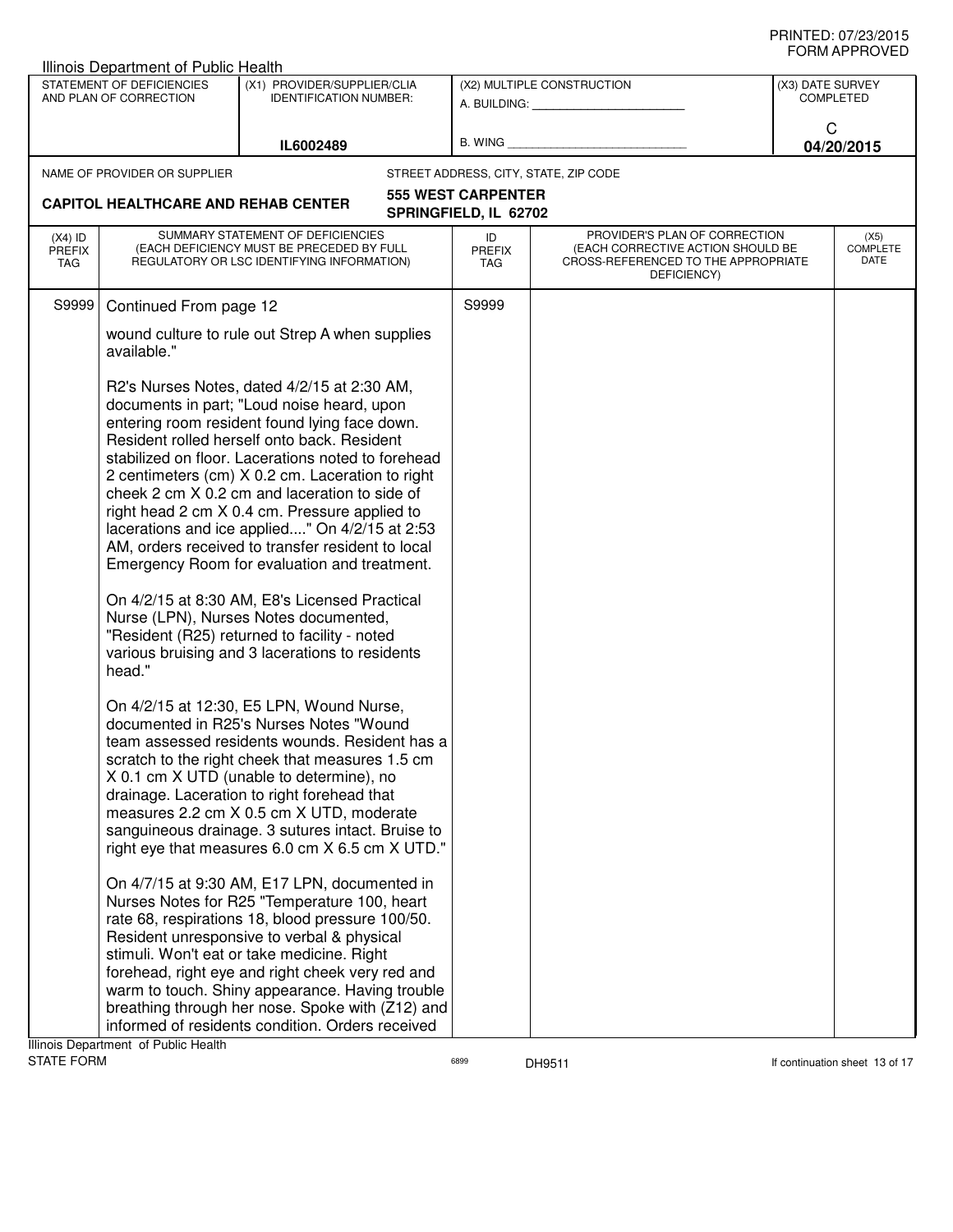| Illinois Department of Public Health                                                                                |                                                                                                      |                                                                                                                                                                                                                                                                                                                                                                                                                                                                                                                                                                                                                                                                                                                                                                                                                                                                                                                                                                                                                                                                                                                                                                                                                                                                                                                                                                                                                                                                                                    |                                                    |                                                                                                                          |  |                                 |
|---------------------------------------------------------------------------------------------------------------------|------------------------------------------------------------------------------------------------------|----------------------------------------------------------------------------------------------------------------------------------------------------------------------------------------------------------------------------------------------------------------------------------------------------------------------------------------------------------------------------------------------------------------------------------------------------------------------------------------------------------------------------------------------------------------------------------------------------------------------------------------------------------------------------------------------------------------------------------------------------------------------------------------------------------------------------------------------------------------------------------------------------------------------------------------------------------------------------------------------------------------------------------------------------------------------------------------------------------------------------------------------------------------------------------------------------------------------------------------------------------------------------------------------------------------------------------------------------------------------------------------------------------------------------------------------------------------------------------------------------|----------------------------------------------------|--------------------------------------------------------------------------------------------------------------------------|--|---------------------------------|
| STATEMENT OF DEFICIENCIES<br>(X1) PROVIDER/SUPPLIER/CLIA<br>AND PLAN OF CORRECTION<br><b>IDENTIFICATION NUMBER:</b> |                                                                                                      | (X2) MULTIPLE CONSTRUCTION<br>A. BUILDING: A. BUILDING:                                                                                                                                                                                                                                                                                                                                                                                                                                                                                                                                                                                                                                                                                                                                                                                                                                                                                                                                                                                                                                                                                                                                                                                                                                                                                                                                                                                                                                            |                                                    | (X3) DATE SURVEY<br><b>COMPLETED</b>                                                                                     |  |                                 |
|                                                                                                                     |                                                                                                      |                                                                                                                                                                                                                                                                                                                                                                                                                                                                                                                                                                                                                                                                                                                                                                                                                                                                                                                                                                                                                                                                                                                                                                                                                                                                                                                                                                                                                                                                                                    |                                                    | C                                                                                                                        |  |                                 |
|                                                                                                                     |                                                                                                      | IL6002489                                                                                                                                                                                                                                                                                                                                                                                                                                                                                                                                                                                                                                                                                                                                                                                                                                                                                                                                                                                                                                                                                                                                                                                                                                                                                                                                                                                                                                                                                          | B. WING                                            |                                                                                                                          |  | 04/20/2015                      |
|                                                                                                                     | NAME OF PROVIDER OR SUPPLIER                                                                         |                                                                                                                                                                                                                                                                                                                                                                                                                                                                                                                                                                                                                                                                                                                                                                                                                                                                                                                                                                                                                                                                                                                                                                                                                                                                                                                                                                                                                                                                                                    |                                                    | STREET ADDRESS, CITY, STATE, ZIP CODE                                                                                    |  |                                 |
|                                                                                                                     | <b>CAPITOL HEALTHCARE AND REHAB CENTER</b>                                                           |                                                                                                                                                                                                                                                                                                                                                                                                                                                                                                                                                                                                                                                                                                                                                                                                                                                                                                                                                                                                                                                                                                                                                                                                                                                                                                                                                                                                                                                                                                    | <b>555 WEST CARPENTER</b><br>SPRINGFIELD, IL 62702 |                                                                                                                          |  |                                 |
| $(X4)$ ID<br><b>PREFIX</b><br>TAG                                                                                   |                                                                                                      | SUMMARY STATEMENT OF DEFICIENCIES<br>(EACH DEFICIENCY MUST BE PRECEDED BY FULL<br>REGULATORY OR LSC IDENTIFYING INFORMATION)                                                                                                                                                                                                                                                                                                                                                                                                                                                                                                                                                                                                                                                                                                                                                                                                                                                                                                                                                                                                                                                                                                                                                                                                                                                                                                                                                                       | ID<br>PREFIX<br><b>TAG</b>                         | PROVIDER'S PLAN OF CORRECTION<br>(EACH CORRECTIVE ACTION SHOULD BE<br>CROSS-REFERENCED TO THE APPROPRIATE<br>DEFICIENCY) |  | (X5)<br><b>COMPLETE</b><br>DATE |
| S9999                                                                                                               | Continued From page 13                                                                               |                                                                                                                                                                                                                                                                                                                                                                                                                                                                                                                                                                                                                                                                                                                                                                                                                                                                                                                                                                                                                                                                                                                                                                                                                                                                                                                                                                                                                                                                                                    | S9999                                              |                                                                                                                          |  |                                 |
|                                                                                                                     | Daughter aware."                                                                                     | to send resident to Hospital for evaluation.                                                                                                                                                                                                                                                                                                                                                                                                                                                                                                                                                                                                                                                                                                                                                                                                                                                                                                                                                                                                                                                                                                                                                                                                                                                                                                                                                                                                                                                       |                                                    |                                                                                                                          |  |                                 |
|                                                                                                                     | which progressively got worse."<br>culture from the forehead is growing<br>Group A Strep and yeast." | On 4/7/15 at 9:55 AM, E17 documented on R25's<br>transfer sheet "Resident had a fall on 4/2/15 with<br>facial injuries. Sutures to right forehead. Areas on<br>face more swollen today, very red and warm to<br>touch. Right eye still swollen closed. Appears to<br>be having trouble breathing through her nose."<br>On 4/7/15, Z13, Medical Doctor (MD), "Hospital<br>History and Physical Report" documents that R2<br>was admitted to the hospital on 4/7/15 with a<br>diagnosis of Cellulitis. "Nursing home resident<br>came in with cellulitis on the right forehead,<br>involving the right upper eyelid and right maxillary<br>area. Had a laceration on the right forehead<br>about a week ago after falling on her face, with no<br>loss of consciousness per nursing home staff.<br>Laceration was sutured and discharged with<br>Keflex in the emergency department. Later<br>started developing swelling at the suture site<br>On 4/10/15, Z14, Infectious Disease Medical<br>Doctor, Hospital Progress Note, for R25<br>documented "Assessment: Right eye orbital<br>cellulitis/right face cellulitis abscess. Wound<br>Methicillin-resistant Staphylococcus aureus,<br>On 4/14/15 at 11:10, E5 LPN, was asked why a<br>culture of R25's facial wound was not obtained in<br>the facility. E5 stated "there was no drainage on<br>R25's facial wounds." E5 was asked about her<br>charting dated 4/2/15, in R25's nurses notes<br>regarding the laceration to R25's right forehead |                                                    |                                                                                                                          |  |                                 |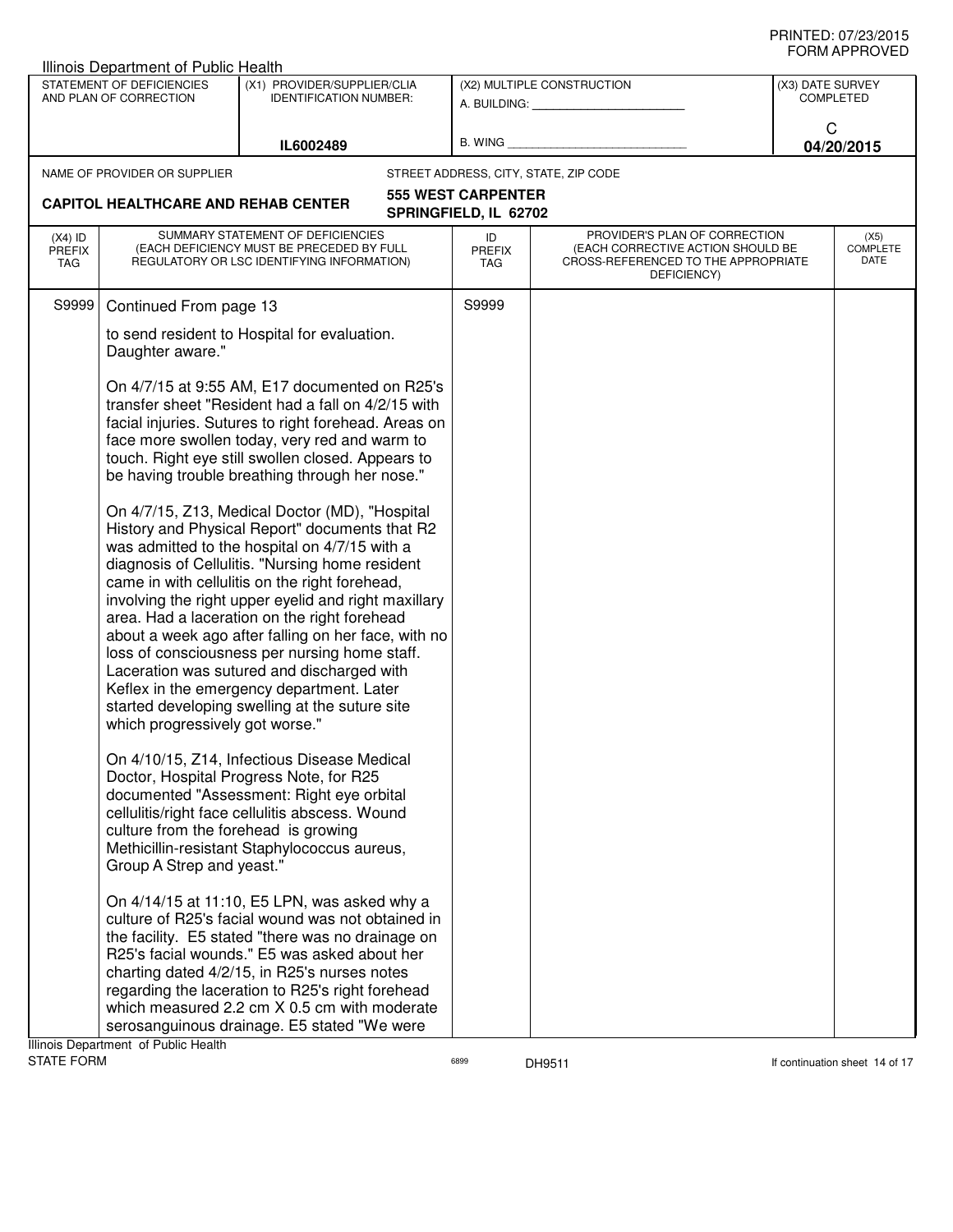| Illinois Department of Public Health                                                                                |                                                                                                                                                                                                                                                                                                                                                                                                                                                                                                                                                                                                                                                                                                                                                                                                                                                                                                                                                                                                                                                                              |                                                                                                                                                                                                                                                                                                                                                                    |                                                         |                                                                                                                          |                                 |  |
|---------------------------------------------------------------------------------------------------------------------|------------------------------------------------------------------------------------------------------------------------------------------------------------------------------------------------------------------------------------------------------------------------------------------------------------------------------------------------------------------------------------------------------------------------------------------------------------------------------------------------------------------------------------------------------------------------------------------------------------------------------------------------------------------------------------------------------------------------------------------------------------------------------------------------------------------------------------------------------------------------------------------------------------------------------------------------------------------------------------------------------------------------------------------------------------------------------|--------------------------------------------------------------------------------------------------------------------------------------------------------------------------------------------------------------------------------------------------------------------------------------------------------------------------------------------------------------------|---------------------------------------------------------|--------------------------------------------------------------------------------------------------------------------------|---------------------------------|--|
| STATEMENT OF DEFICIENCIES<br>(X1) PROVIDER/SUPPLIER/CLIA<br>AND PLAN OF CORRECTION<br><b>IDENTIFICATION NUMBER:</b> |                                                                                                                                                                                                                                                                                                                                                                                                                                                                                                                                                                                                                                                                                                                                                                                                                                                                                                                                                                                                                                                                              |                                                                                                                                                                                                                                                                                                                                                                    | (X2) MULTIPLE CONSTRUCTION<br>A. BUILDING: A. BUILDING: |                                                                                                                          | (X3) DATE SURVEY<br>COMPLETED   |  |
|                                                                                                                     |                                                                                                                                                                                                                                                                                                                                                                                                                                                                                                                                                                                                                                                                                                                                                                                                                                                                                                                                                                                                                                                                              | IL6002489                                                                                                                                                                                                                                                                                                                                                          | B. WING                                                 |                                                                                                                          | C<br>04/20/2015                 |  |
|                                                                                                                     | NAME OF PROVIDER OR SUPPLIER                                                                                                                                                                                                                                                                                                                                                                                                                                                                                                                                                                                                                                                                                                                                                                                                                                                                                                                                                                                                                                                 |                                                                                                                                                                                                                                                                                                                                                                    |                                                         | STREET ADDRESS, CITY, STATE, ZIP CODE                                                                                    |                                 |  |
|                                                                                                                     | <b>CAPITOL HEALTHCARE AND REHAB CENTER</b>                                                                                                                                                                                                                                                                                                                                                                                                                                                                                                                                                                                                                                                                                                                                                                                                                                                                                                                                                                                                                                   |                                                                                                                                                                                                                                                                                                                                                                    | <b>555 WEST CARPENTER</b><br>SPRINGFIELD, IL 62702      |                                                                                                                          |                                 |  |
| $(X4)$ ID<br><b>PREFIX</b><br>TAG                                                                                   |                                                                                                                                                                                                                                                                                                                                                                                                                                                                                                                                                                                                                                                                                                                                                                                                                                                                                                                                                                                                                                                                              | SUMMARY STATEMENT OF DEFICIENCIES<br>(EACH DEFICIENCY MUST BE PRECEDED BY FULL<br>REGULATORY OR LSC IDENTIFYING INFORMATION)                                                                                                                                                                                                                                       | ID<br>PREFIX<br><b>TAG</b>                              | PROVIDER'S PLAN OF CORRECTION<br>(EACH CORRECTIVE ACTION SHOULD BE<br>CROSS-REFERENCED TO THE APPROPRIATE<br>DEFICIENCY) | (X5)<br><b>COMPLETE</b><br>DATE |  |
| S9999                                                                                                               | Continued From page 14                                                                                                                                                                                                                                                                                                                                                                                                                                                                                                                                                                                                                                                                                                                                                                                                                                                                                                                                                                                                                                                       |                                                                                                                                                                                                                                                                                                                                                                    | S9999                                                   |                                                                                                                          |                                 |  |
|                                                                                                                     | not doing cultures that day, on 4/2/15." When<br>asked if R25's wound had ever been cultured at<br>this facility as part of ongoing surveillance, E5<br>stated "No."                                                                                                                                                                                                                                                                                                                                                                                                                                                                                                                                                                                                                                                                                                                                                                                                                                                                                                         |                                                                                                                                                                                                                                                                                                                                                                    |                                                         |                                                                                                                          |                                 |  |
|                                                                                                                     | On 4/8/15, at 10:30 AM, E4, LPN/Infection<br>Control Nurse, stated that due to a Strep-A<br>outbreak in the Facility, Center for Disease<br>Control (CDC) personnel working for the Illinois<br>Department of Public Health (IDPH) have been<br>providing ongoing consultation with the Facility.<br>E4 said that the Facility was following<br>recommendations for culturing throats, wounds<br>and pressure sores which was given to them by<br>the IDPH CDC personnel on 3/19/15. These<br>recommendations included an Algorithm<br>"Investigation of One Culture-Confirmed Invasive<br>GAS Infection which documents; "1.<br>Identification of additional cases: Maintain "active<br>surveillance" for additional invasive or<br>noninvasive cases for 4 months from onset of<br>most recent case."<br>Additionally, E4 stated that as part of the Facility's<br>response to the outbreak, the Facility obtained a<br>Facility-wide order from Z3, Infectious Disease<br>Physician, on 3/16/15, to obtain throat and wound<br>cultures to rule out Strep A when supplies |                                                                                                                                                                                                                                                                                                                                                                    |                                                         |                                                                                                                          |                                 |  |
|                                                                                                                     | culture."<br>telephone. Z3 said that he issued the                                                                                                                                                                                                                                                                                                                                                                                                                                                                                                                                                                                                                                                                                                                                                                                                                                                                                                                                                                                                                           | became available. E4 said "we cultured everyone<br>in the facility we thought should be cultured with<br>the order of 3/16/15. I did not get a discontinue<br>order for those resident wounds which we did not<br>On 4/8/15, at 2:30 PM, Z3 was interviewed by<br>Facility-wide order to obtain throat and wound<br>cultures to rule out Strep A when the supplies |                                                         |                                                                                                                          |                                 |  |
|                                                                                                                     | Ilinois Department of Public Health                                                                                                                                                                                                                                                                                                                                                                                                                                                                                                                                                                                                                                                                                                                                                                                                                                                                                                                                                                                                                                          | were available. Z3 stated "I would not necessarily<br>culture all wounds if a resident has more than one                                                                                                                                                                                                                                                           |                                                         |                                                                                                                          |                                 |  |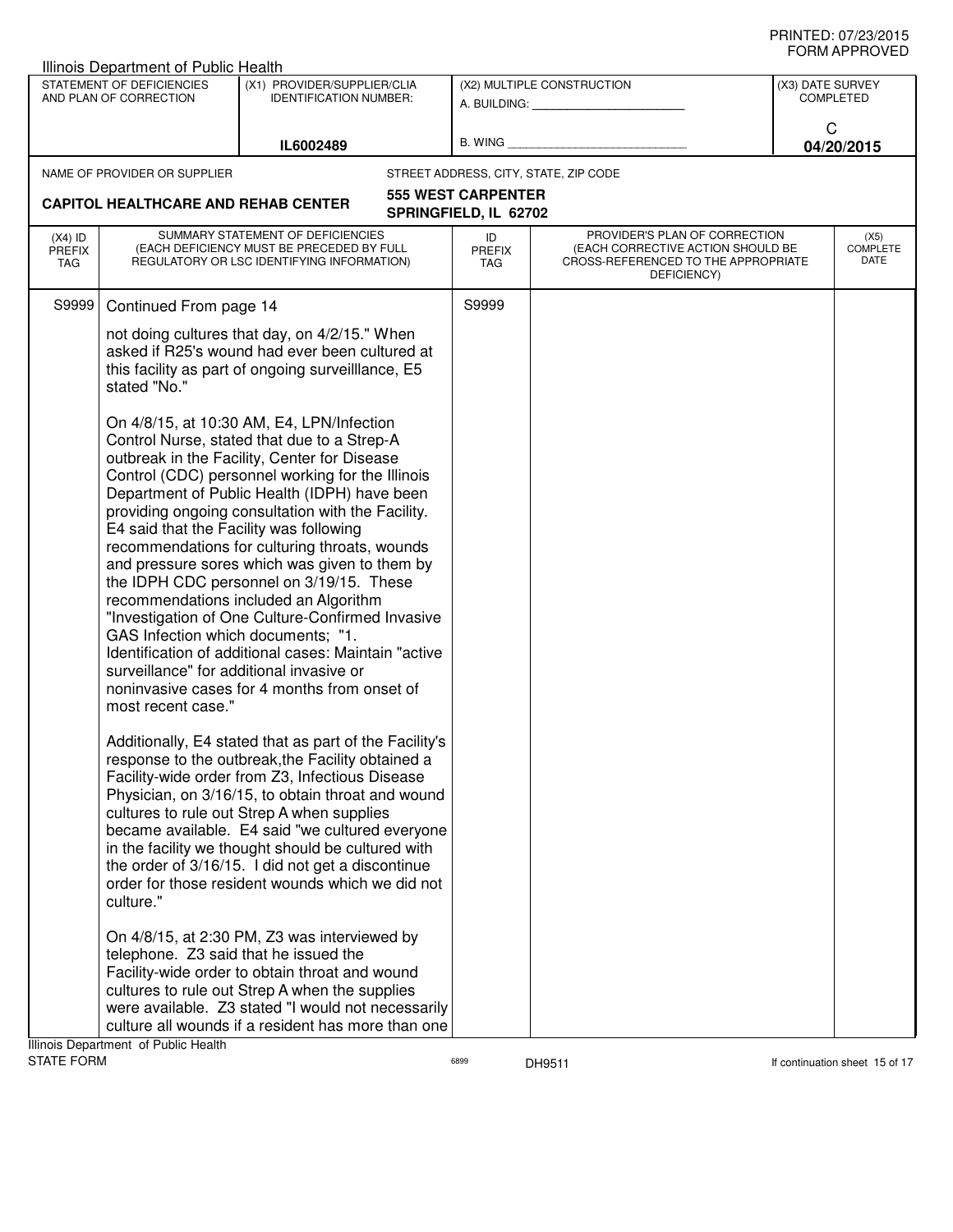| <b>Illinois Department of Public Health</b>         |                                                                                         |                                                                                                                                                                                                                                                                                                                                                                                                                                                                                                                                                                                                                                                                                                                            |                                                    |                                                                                                                          |  |                                 |  |
|-----------------------------------------------------|-----------------------------------------------------------------------------------------|----------------------------------------------------------------------------------------------------------------------------------------------------------------------------------------------------------------------------------------------------------------------------------------------------------------------------------------------------------------------------------------------------------------------------------------------------------------------------------------------------------------------------------------------------------------------------------------------------------------------------------------------------------------------------------------------------------------------------|----------------------------------------------------|--------------------------------------------------------------------------------------------------------------------------|--|---------------------------------|--|
| STATEMENT OF DEFICIENCIES<br>AND PLAN OF CORRECTION |                                                                                         | (X1) PROVIDER/SUPPLIER/CLIA<br><b>IDENTIFICATION NUMBER:</b>                                                                                                                                                                                                                                                                                                                                                                                                                                                                                                                                                                                                                                                               |                                                    | (X2) MULTIPLE CONSTRUCTION<br>A. BUILDING: A. BUILDING:                                                                  |  | (X3) DATE SURVEY<br>COMPLETED   |  |
|                                                     |                                                                                         | IL6002489                                                                                                                                                                                                                                                                                                                                                                                                                                                                                                                                                                                                                                                                                                                  | B. WING                                            |                                                                                                                          |  | C<br>04/20/2015                 |  |
|                                                     | NAME OF PROVIDER OR SUPPLIER                                                            |                                                                                                                                                                                                                                                                                                                                                                                                                                                                                                                                                                                                                                                                                                                            |                                                    | STREET ADDRESS, CITY, STATE, ZIP CODE                                                                                    |  |                                 |  |
|                                                     | <b>CAPITOL HEALTHCARE AND REHAB CENTER</b>                                              |                                                                                                                                                                                                                                                                                                                                                                                                                                                                                                                                                                                                                                                                                                                            | <b>555 WEST CARPENTER</b><br>SPRINGFIELD, IL 62702 |                                                                                                                          |  |                                 |  |
| $(X4)$ ID<br><b>PREFIX</b><br>TAG                   |                                                                                         | SUMMARY STATEMENT OF DEFICIENCIES<br>(EACH DEFICIENCY MUST BE PRECEDED BY FULL<br>REGULATORY OR LSC IDENTIFYING INFORMATION)                                                                                                                                                                                                                                                                                                                                                                                                                                                                                                                                                                                               | ID<br><b>PREFIX</b><br>TAG                         | PROVIDER'S PLAN OF CORRECTION<br>(EACH CORRECTIVE ACTION SHOULD BE<br>CROSS-REFERENCED TO THE APPROPRIATE<br>DEFICIENCY) |  | (X5)<br><b>COMPLETE</b><br>DATE |  |
| S9999                                               | Continued From page 15                                                                  |                                                                                                                                                                                                                                                                                                                                                                                                                                                                                                                                                                                                                                                                                                                            | S9999                                              |                                                                                                                          |  |                                 |  |
|                                                     | resident in the faciliy.<br>which wounds to culture."<br>part of facility surveillance. | wound. I would definitely culture the worst wound<br>- the worst wound would have the highest chance<br>for Strep A." Z3 stated "No staff has asked me to<br>clarify, change or discontinue the order for any<br>On 4/14/15 at 11:10 AM, when asked who was<br>responsible for deciding which resident wounds to<br>culture, E2 Cooperate Regional Director, stated<br>"E4 LPN and E5 LPN, collaborated to decide<br>E4, LPN defined Active Surveillance on 4/14/15 at<br>11:15 AM as "any active signs of infection - foul<br>odor, purulent drainage, pain, redness or drastic<br>decline in a wound. E4 stated; she (E4) and E5<br>also review newly developed wounds weekly as<br>3. R22's Physician Order Sheet (POS) |                                                    |                                                                                                                          |  |                                 |  |
|                                                     | are available."<br>Z1, Wound Specialist Medical Doctor,                                 | documents: "3/16/15 May obtain throat culture,<br>wound culture to rule out Strep A when supplies<br>documented in the Wound Care Specialist<br>Evaluation report on 3/20/15 and 3/27/15,                                                                                                                                                                                                                                                                                                                                                                                                                                                                                                                                  |                                                    |                                                                                                                          |  |                                 |  |
|                                                     | Serous Exudate."                                                                        | "Diabetic Wound of the Left Heel, Moderate<br>Serous Exudate. " Wound Care History notes<br>written by E5, Wound Nurse/LPN, documented<br>on 3/20/15 and 3/27/15, "Left Heel, Moderate<br>E5 documented R22's Skin Assessment: "3/22/15"                                                                                                                                                                                                                                                                                                                                                                                                                                                                                   |                                                    |                                                                                                                          |  |                                 |  |
|                                                     | the diagram)."                                                                          | Nec (Necrotic) No drainage, (left heel circled on                                                                                                                                                                                                                                                                                                                                                                                                                                                                                                                                                                                                                                                                          |                                                    |                                                                                                                          |  |                                 |  |
|                                                     |                                                                                         | On 4/15/15 at 10:30 AM, E9 Licensed Practical<br>Nurse (LPN), completed a dressing change to<br>R22's left heel. The dressing was saturated with                                                                                                                                                                                                                                                                                                                                                                                                                                                                                                                                                                           |                                                    |                                                                                                                          |  |                                 |  |
|                                                     | Illinois Department of Public Health                                                    |                                                                                                                                                                                                                                                                                                                                                                                                                                                                                                                                                                                                                                                                                                                            |                                                    |                                                                                                                          |  |                                 |  |